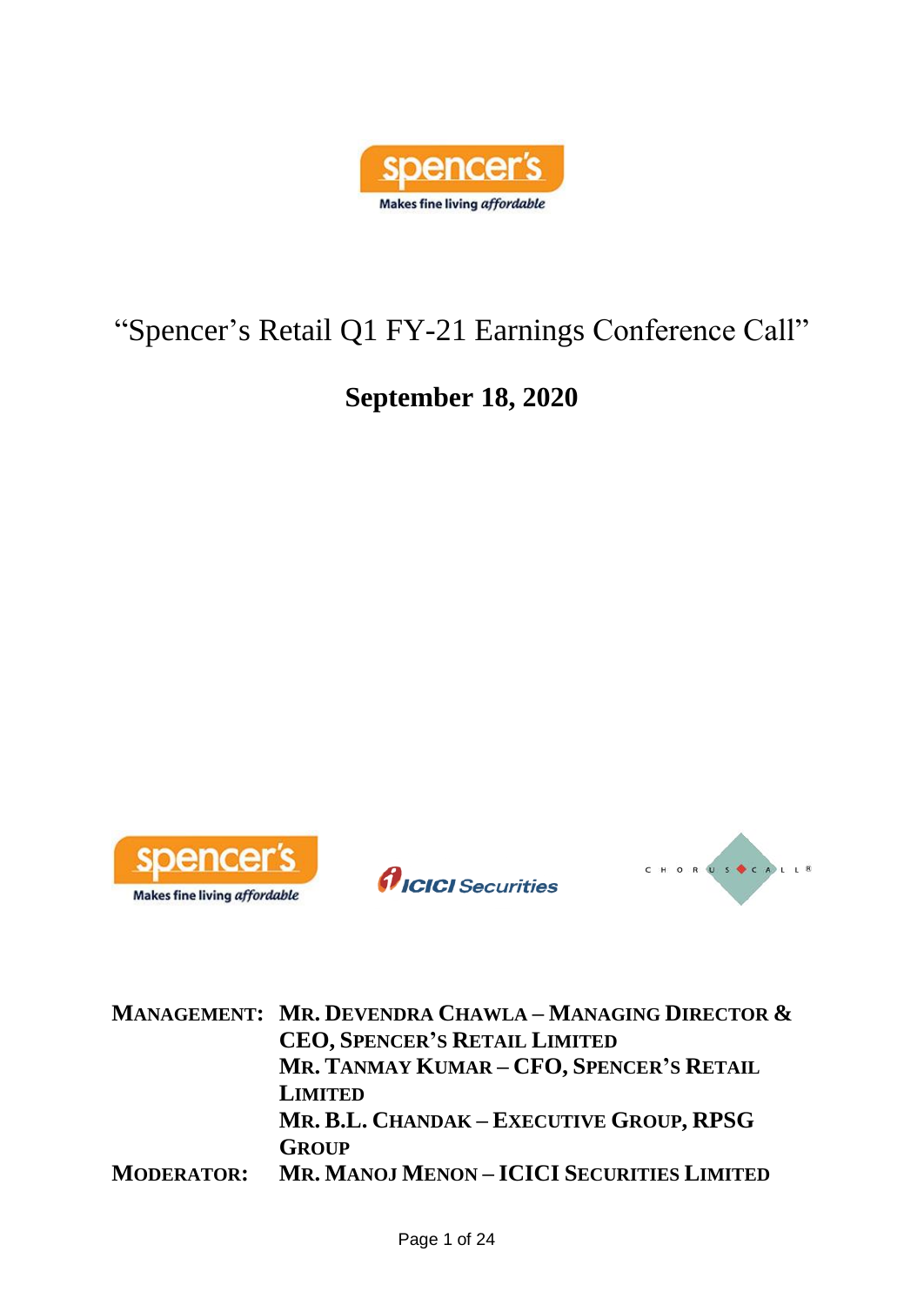

**Moderator:** Ladies and gentlemen good day and welcome to the Spencer's Retail Limited Q1 FY21 Earnings Conference Call hosted by ICICI Securities Limited. As a reminder all participant lines will be in the listen-only mode and there will be an opportunity for you to ask questions after the presentation concludes. Should you need assistance during the call, please signal an operator by pressing '\*' then '0' on your touchtone phone. Please note that this conference is being recorded. I now hand the conference over to Mr. Manoj Menon from ICICI Securities. Thank you and over to you sir.

- **Manoj Menon:** Good afternoon or good evening depending on where you're dialing from. It's an absolute pleasure to host the results conference call of Spencer's Retail Limited. The company is represented today by Mr. Devendra Chawla – Managing Director and CEO, Mr. Tanmay Kumar – CFO and Mr. B.L. Chandak – Executive Director, RPSG Group. Now over to the management for their opening remarks and then goes that we will have the interactive session. Over to you sir.
- **Devendra Chawla:** Thank you very much and welcome everyone. I am Devendra Chawla, Managing Director for the Company and I'm just going to take you through the earnings call post which we can have a Q&A. So, at Spencer's we offer experiential shopping experience to customers through our varied assortment and we aim to make Spencer's a preferred retailer and we are undertaking our journey as a true omni-channel retailer. In the pandemic we have had a massive digital transformation and a lot of our business now comes through our omni-channel route.

Spencer's reported a standalone turnover of 439 crores and a gross margin of 19.1% for the quarter ended June  $30<sup>th</sup>$ ,  $2020$ . At Spencer's, we operate 158 stores with the trading area of 13.4 lakh square feet and currently we operate the 73 large format stores and 85 small format stores. We are primarily in East, South and North. As Nature's Basket we are across the country including Mumbai, so overall, we are in 42 cities, 40 cities for Spencer's and 3 cities for Nature's Basket. Nature's Basket predominantly being in Mumbai but also has 8 stores in Bangalore and 2 in Pune.

Our results reflect the impact of lockdown, limited operational hours and restrictions on the selling of higher margin nonessential items such as apparel, general merchandise and other nonfood items which were not allowed to sell. The loss of business hours was partly offset by the e-commerce business or the omni-channel business which grew around five times. We have coined a term, we call it 'out of store' business which compromises of our e-commerce business, a large RWA program where we reached out to societies, Residential Welfare Association and served our consumers where they were and also through various delivery methods and telephone delivery also being one of them. The 'out of store' business has now roughly in the pandemic time constituted between 15% and 20%. At a business level we have transformed our working capital cycle and it now operates a negative working capital which is resultant of our operational and supply chain efficiency.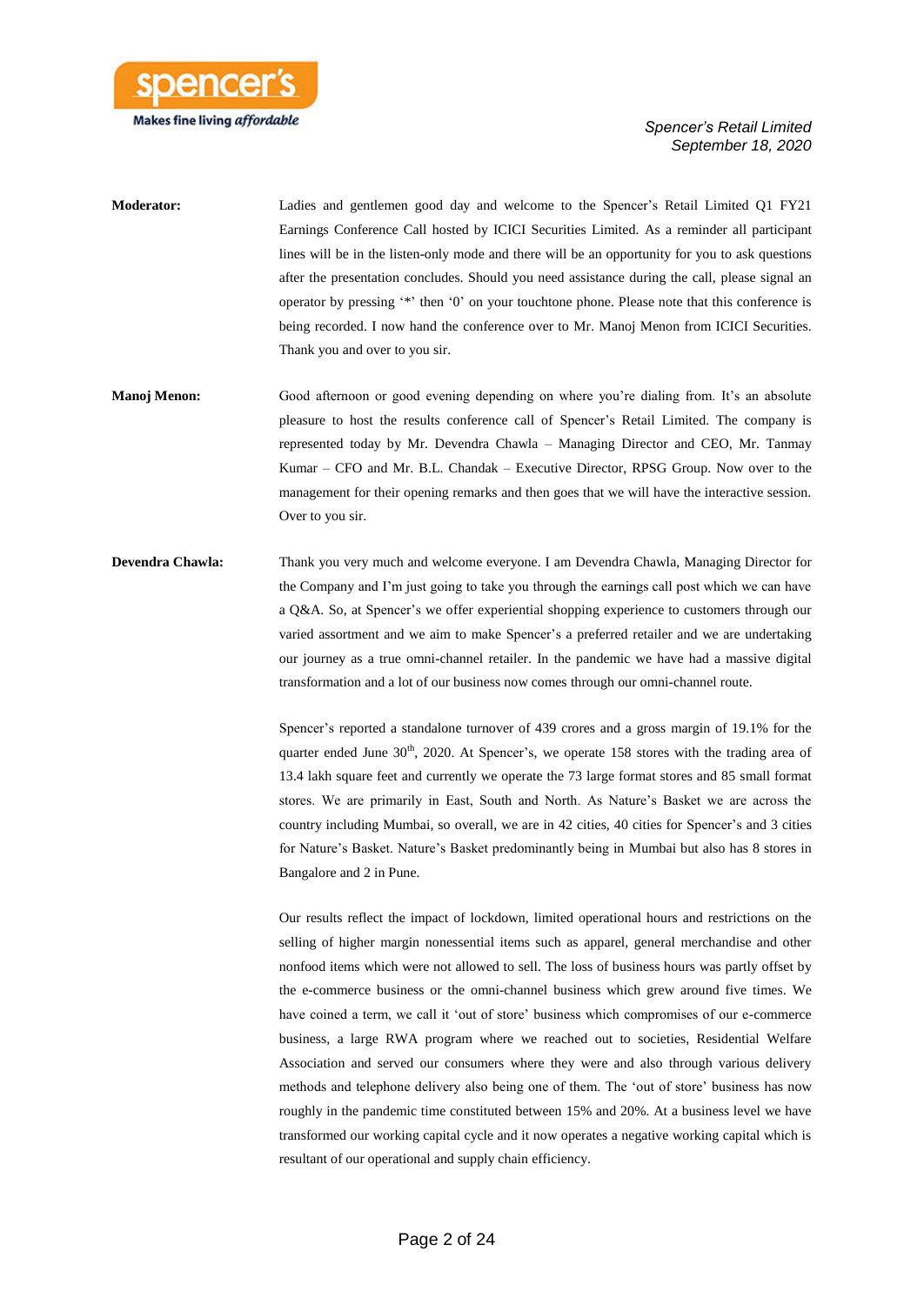

We are happy that we were able to operate and the 90% of our store's operation from day one of the lockdown on March  $23<sup>rd</sup>$  and throughout the pandemic we have been able to have 90% plus stores serving our consumers in our country. We treated the pandemic as an opportunity which helped our business growth, propelled by the essential commodities and responded with agility to treat our stores as hubs and we felt if consumers can't come to us we will reach out to consumers and thus the 'out of store' program. This includes initiatives such as hyper local customer connect, e-commerce, phone delivery. We also pioneered the chatbot in the country and we could take orders on a chatbot through WhatsApp and quickly we tied up with partners creating store as a platform and we partnered with Uber, Rapido, Swiggy, many third parties to create an ecosystem because when our staff was less we could partner with third-parties to ensure that we could make multiple times delivery to our consumers then pre-pandemic. These initiatives, we believe, have been instrumental for our resilient performance as compared to peers in the industry as far as growth rate or degrowth is concerned.

During '19-20 we completed the acquisition of Nature's Basket. This gave us entry into Mumbai and the Western part of the country, I mentioned Bangalore and Pune. Nature's Basket comes with a strong private brand portfolio, attractive, intrinsic profitability and a complimentary business model to our Spencer's business model. Since the takeover of Nature's Basket Ltd., we have effectively managed the cost structure of NBL and reduced business losses by the closure of few loss-making stores. We got sourcing benefits and the integration with supply-chain management, IT, our teams and by leveraging Spencer's presence, opening NBL stores along with our private brands. We have achieved significant cost savings which are resultant of the effective integration with Spencer's.

Nature's Basket reported a standalone turnover of 108 crores and a gross margin of 26.2% for the quarter ended June  $30<sup>th</sup>$ , 2020. As I mentioned Nature's Basket operates 31 stores across Mumbai, Pune and Bangalore with a total trading area of 84,000 square feet and Nature's Basket Limited has reported positive EBITDA within one year of acquisition due to successful integration efforts and has witnessed significant growth given the pandemic time of April-May-June, the sales growth has been to the tune of 25% which was actually during very challenging times of the pandemic which goes on to show that we were able to win the trust of our consumers.

I'm also happy to inform that the operating cost structure of the Nature's Basket has improved considerably and the company reached the desired negative working capital position. Recently we concluded our rights issue which was oversubscribed and we gathered or collected 79.48 crores. This would help us to achieve our liquidity position and repay debts.

I will just make a statement on our future plan, a generic one without much numbers. We are focusing on becoming a true omni-channel player. We would be driving growth via various 'out of store' initiatives, including multiple tie-ups. We shall be pushing sales of higher-margin categories, now that non-essentials have opened, for example apparel and general merchandise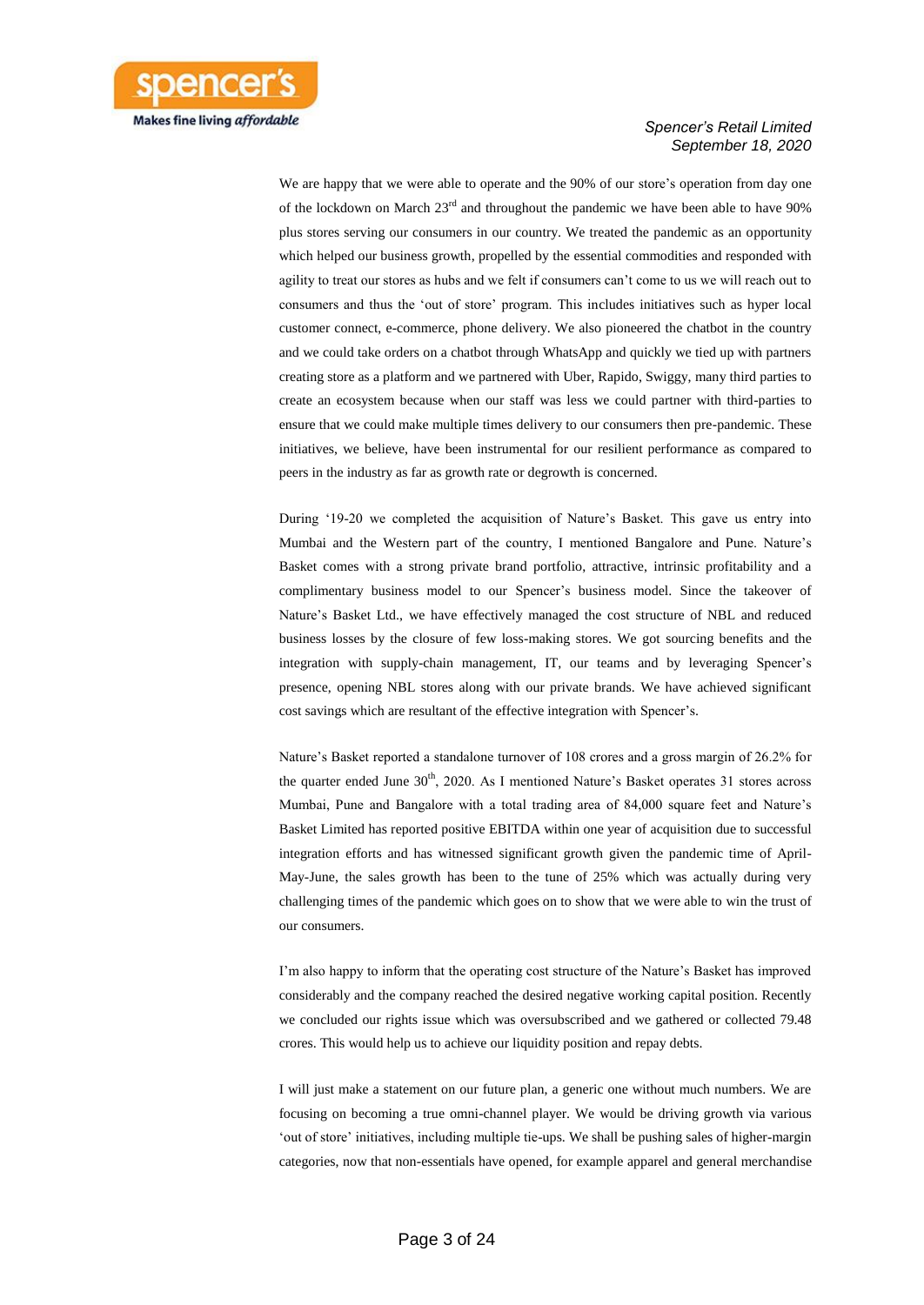

which are very high margin which in the first quarter the sales were lesser because of not being allowed to sell and we have also re-launched our own private brand and we are focusing on increasing its share because they give us much more margin.

We perceive gifting as a large business for the coming festive and Diwali. It is a large business for us in Nature's Basket and even Spencer's and become a retailer of choice for local festivals and our festival initiatives over the last one-year has given us very good growth. So that is the summation I had on the business outlook and at this point I'm very happy to open the floor for any questions if there any. Thank you very much.

**Moderator:** Thank you very much. We will now begin the question and answer session. The first question is from the line of Pratiksha Daftari from Aequitas.

**Pratiksha Daftari:** In your annual report, you've mentioned that the unit economics of your online delivery has improved and now that we have come like your out of store business is 15% to 20% of the total business. If you could share some highlights on how the unit economics of this business work and how as compared with the other business?

**Devendra Chawla:** There are two components when it comes to omni-channel - e-commerce and an out of store business. One, during the pandemic what's happened is since consumers were coming out lesser to reduce the risk of the virus the average bill value which is a key metrics in retail has gone up. So, the basket value has gone up from before, even for e-commerce and even for the stores. So, this gives you efficiency because if you are delivering one order of a larger value, the cost of delivering the order is the same, also the marketing cost on digital is lower than the pre-pandemic marketing costs. There are three components to the omni-channel cost, one is customer acquisition cost, one is the digital marketing cost or you may call it a coupon code or incentive when you give to the consumer and third is the logistics cost. So, all these three got optimized and on top of that, the order value went up significantly. So, the rupee gross margin from the online order became high and these costs went down and thus at an order level, the business in unit economics, is positive right now if I may say.

**Pratiksha Daftari:** And how many deliveries do we do on an average now and how does it compare to the early lockdown phase?

**Devendra Chawla:** So, as I mentioned as the pure omni-channel or e-commerce through our app or through website, the number has exceeded five times and that continues even right now. If you add other initiatives to it which is RWA program or even through telephone deliveries or if I may classify the whole thing as out of store or delivery business that is between 15% and 20%.

**Pratiksha Daftari:** No, as a number of deliveries if you could tell me like how many deliveries per store or per day something like that?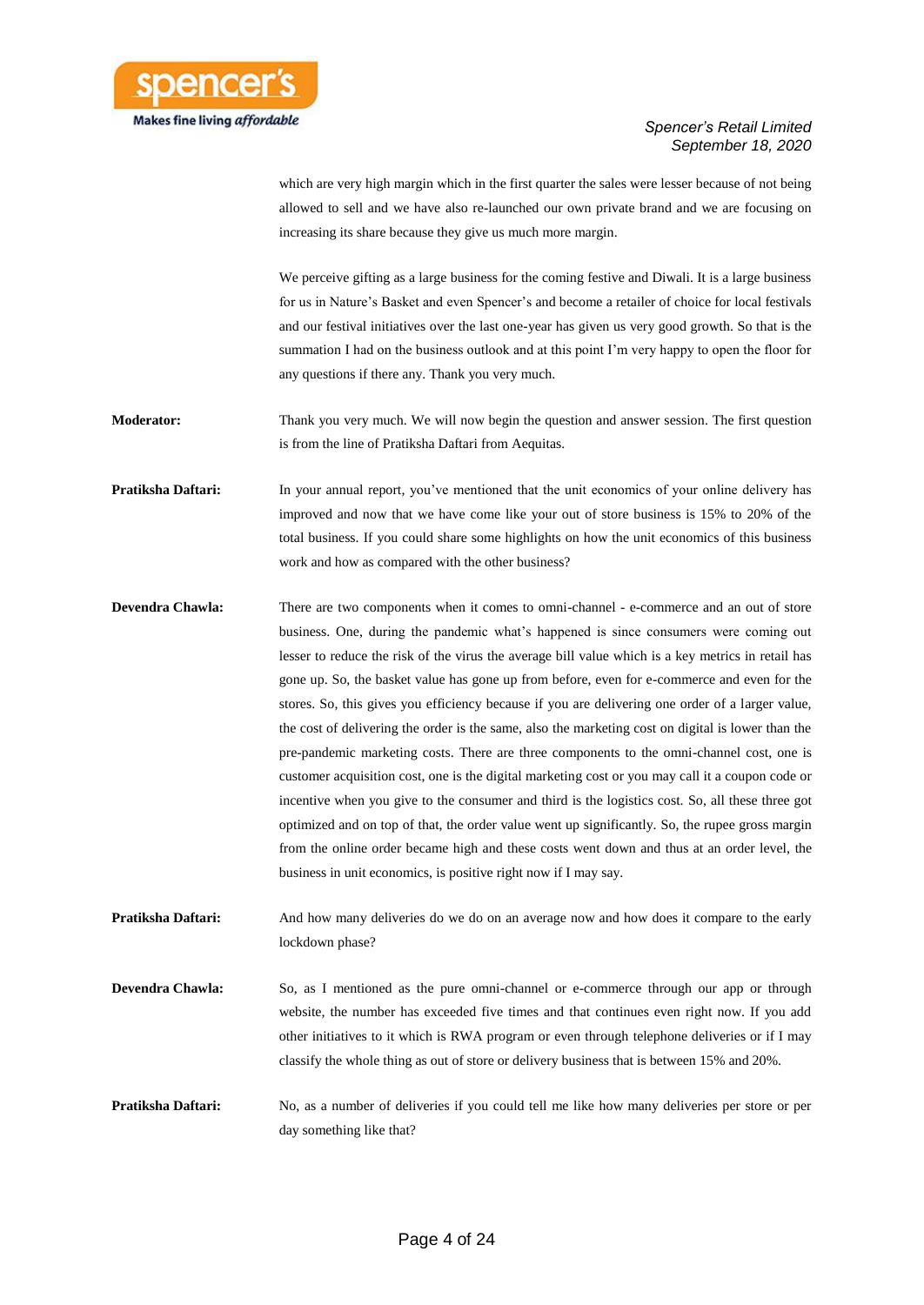

- **Devendra Chawla:** So, I can tell you on a month level, the number of deliveries while I will not be able to give the exact number but they far exceed more than 1 lakh per month only on e-commerce itself.
- **Pratiksha Daftari:** And also, Nature's Basket whatever cost savings we had to see in terms of synergies or integration, can we assume that they are all factored in or do we expect more synergies to step in because of integration?
- **Devendra Chawla:** So by and large the integration efficiencies have been factored in but some bit of savings which we are achieving because of rental negotiation in Bangalore will continue to come in subsequent quarters as well both on Nature's Basket as well as Spencer's. But purely on account of integration I think by and large 80%-90% is behind us.
- **Pratiksha Daftari:** For Nature's Basket, I think of the dominant business is in Bombay, so Bombay the lockdown was far extended as compared to other places. So, do we see that this kind of numbers are sustainable going ahead or do we think that it will normalize?
- **Devendra Chawla:** I will answer it like this, that all small stores, and this is true for Nature's Basket, Spencer's, for retail industry as a whole, small stores benefited because footfalls at the malls were down but people were still comfortable going down to a store which is walking distance or very close to your place on high street. So, Nature's Basket are all small stores and got the benefit of this phenomena and if you see Spencer's also and divide the stores into very large stores and malls or small stores, the small stores also grew in Spencer's in the pandemic time even though overall the numbers look negative if you divide into large stores and malls and small stores, small store actually grew. It is the large store and malls which were negative and that is also generally what we have been hearing around that other smaller stores have grown. So that benefit has come and of course continues to come though as the world opens and goes out and as more and more traffic goes back to mall or as we return to normal of course the growth rate of Q1 were higher and may come down in the subsequent quarter.
- **Pratiksha Daftari:** Private brands I think contribute about 14% of revenues in FY20 and since that is going higher margin and you also mentioned about relaunching some private brands. So, do we have a milestone that we target that this is the contribution we want to take to in near future for both Spencer's as well as Nature's Basket?
- **Devendra Chawla:** Absolutely, so as you rightly said last year our private brand mix in Spencer's was around 12.5%, it stands at 14%, at Nature's Basket the mix is around 9% and at both the companies we have a target—I would not like to share the target—but absolutely we are chasing a target to grow the mix because we make higher margin, also the higher margin product of Nature's Basket as integration the benefit of some of the higher-margin gourmet product can come to some of the stores of Spencer's overall increase in the margin on the food side which is underway as we speak.
- **Moderator:** The next question is from the line of Manoj Menon from ICICI Securities.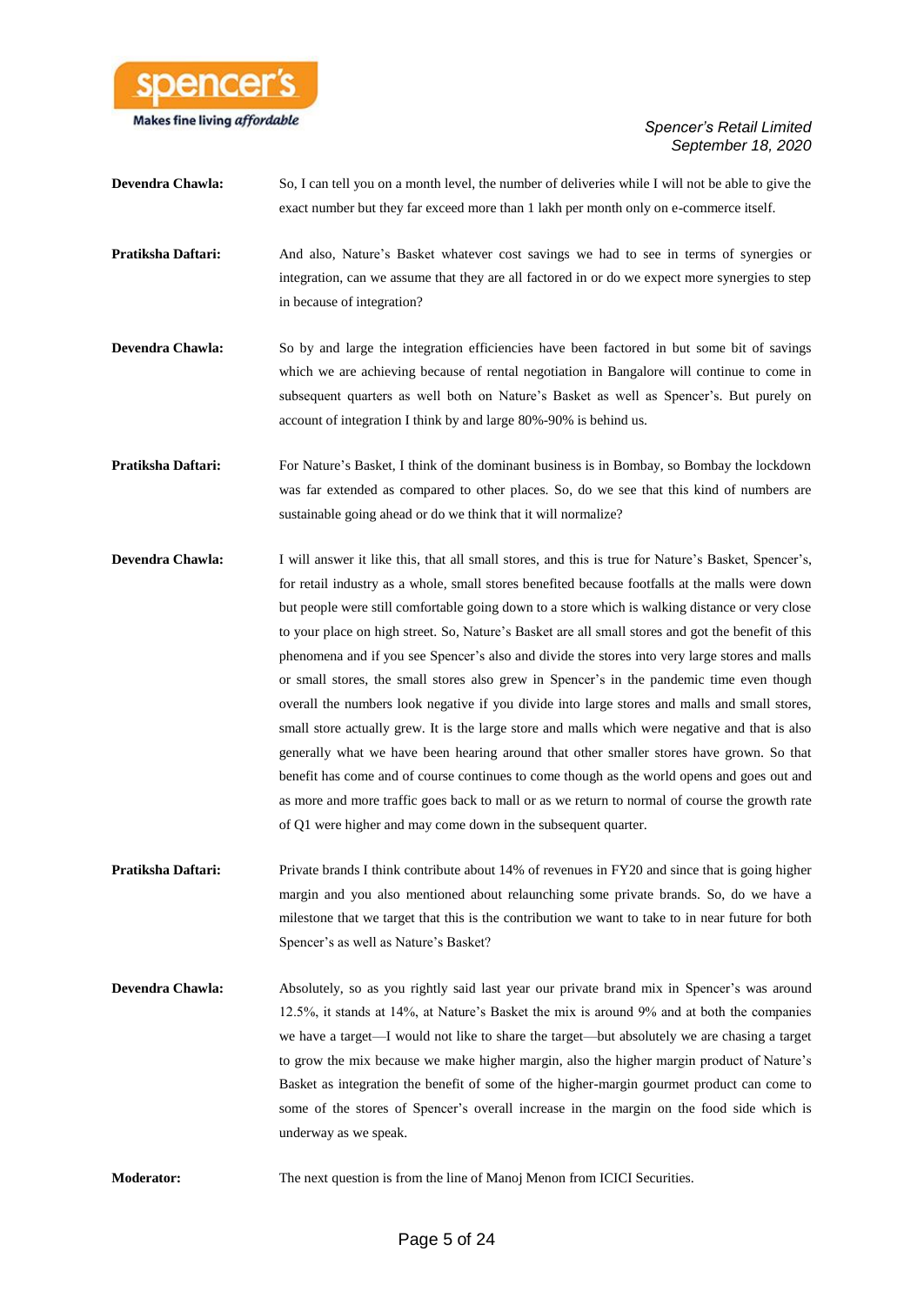

**Manoj Menon:** I have a few questions but I will just ask one this time. This one question is actually on the Spencer's side of it, if you could talk about consumer behavior on the personal care category and the other perceived discretionary categories outside of food?

**Devendra Chawla:** In the beginning, the mix of commodities or essential was very high but as April-May passed by and if you see May-June-July and without getting into numbers of these, post the first quarter, discretionary is coming back to some extent. If you see fashion was by and large shut in April-May. In the last month of the quarter has come back to 40%-45% of the business. Obviously, it might recover a lot more as we speak right now. Personal care given the people were at home if you divide it, the DIY category has started going up and a lot of new launches like epilators, shavers, machine shavers, manicure-pedicure sets which are high value, a lot of shaving products with electrical combine, their sales have gone up. In the beginning things like eye-care, lip-care, personal care did go down for the first 2-3 months but is now recovering very quickly. So as far as groceries are concerned including high-value FMCG, I would say by and large business is back as we speak. The challenge continues to remain on the non-food side unfortunately which is very high margin for us which is on fashion and general merchandise which is also recovering. Obviously, it's far better than Q1 right now, far better and while I can't comment on V shape, W shape of the recovery the conversations we have but definitely the businesses recovering very quickly at an overall level. And on the electronic side if I may add, there is a lot of new items like we never used to sell earlier, like oximeters or even new range of microwaves or even the television panels just before the IPL, I think sales of that have even more than last year same time.

**Moderator:** The next question is from VP Rajesh from Banyan Capital.

**V.P. Rajesh:** Just wanted to get a sense of your revenue from apparels, not in Q1 but if you can just direction we give an idea let's say last year, what was the percentage contribution from apparel, groceries and the general trade items that are higher margin?

**Devendra Chawla:** So roughly if you see the mix we have, pure grocery roughly constitutes 70%. We are also a seller of liquor or alcohol which constitutes roughly 9% to 10% and the rest of 20% is what we call pure non-food, out of which 9% to 10% is general merchandise which has got the utensils, household goods, 6% would be fashion—this is I'm giving you last year's full year average number without going into Q1 or pandemic numbers because they have gone down this time and the other 4% to 5% would be what we call electronics and electrical. It would be like 70- 30, 70 is grocery and 30 if you take alcohol as a non-food or not exactly grocery then the mix is 70-30 for the last financial year. Obviously, this has got impacted and the 70 has become larger and the non-food side in Q1 took a hit because two months we weren't allowed to operate fashion and general merchandise and even alcohol for the large part of the quarter.

**V.P. Rajesh:** And what would be the gross margins of the groceries and the other market for last year?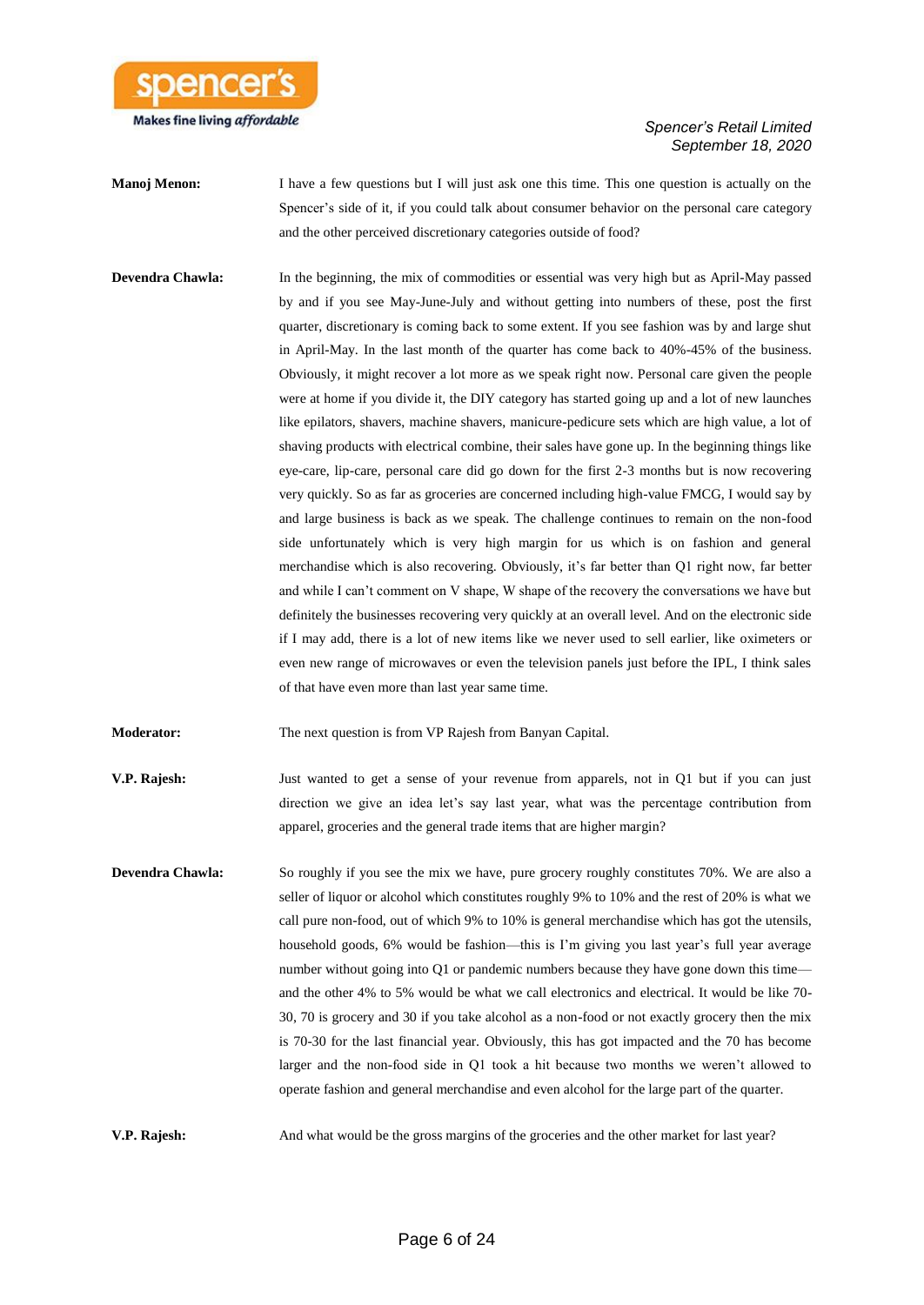

**Devendra Chawla:** So, the non-food if I take apparel and general merchandise, the margins come to around 30% to 33% and the grocery side if you take would be around 18%, so our blended average comes to between 20% and 21%.

**V.P. Rajesh:** Sorry 32 is for liquor non-food, fashion and electronics?

**Devendra Chawla:** No, 32% is only for general merchandise and apparel, electronics and electrical it would be roughly around 15%-16% and liquor is lesser and on the food side 70% which is the grocery side, it varies 18% to 19%.

**V.P. Rajesh:** And then you were talking about, you were putting Nature's Basket products, so how are you thinking about it because I would think that the Nature's Basket's customer profile is very different from a Spencer's customer profile?

- **Devendra Chawla:** Allow me to explain, some of the gourmet items or international products which Nature's Basket source in and some of our stores which are in the up-market catchments in Calcutta or in Gurgaon or in NOIDA, the consumers in these cities of Spencer's can consume those products but the supply chain exist by and large only for gourmet products currently in the country and a lot of those items do not end up reaching because distributors of those brands or importers if I may call, don't set up distribution hub in many parts of the countries because it becomes unviable. But since we have already a chain Spencer's and we do sell a lot of food, we believe a portion of Nature's Basket assortment, a small part but with very high margin can be sold at Spencer's stores. Now Nature's Basket is also a leader in India in gifting. When it comes to gifting during the festival the gifting mix is very high and we believe this is a very big untapped opportunity in India. There is no gifting brand or per se I mean no app or a website, barring one or two. But gifting is becoming very large where people give gift hampers, sometimes the cheese, wines, couple of gourmet foods. I think Spencer's can big time capitalize on that and as we speak we are working on bringing a part of that assortment, high margin from Nature's Basket because for us we don't have to incur any cost, we already have warehouses, we already have stores, we already have the teams. So, without incurring any cost we can just increase sales and thus improve our gross margin, weighted average, food margin by bringing those items including the private label of Nature's Basket.
- **V.P. Rajesh:** And then what will be your percentage of your private label business as the total overall revenue?
- **Devendra Chawla:** So, as I mentioned it at Spencer's it is 14%, it used to be 12.5% last year, 14% this year and at Nature's Basket the mix of private brand is around 9%.

**V.P. Rajesh:** Do you have a target in mind to take it through?

**Devendra Chawla:** Absolutely and I was answering in the previous one that I would not like to give the target but absolutely this is something we are furiously working on and we want to increase it because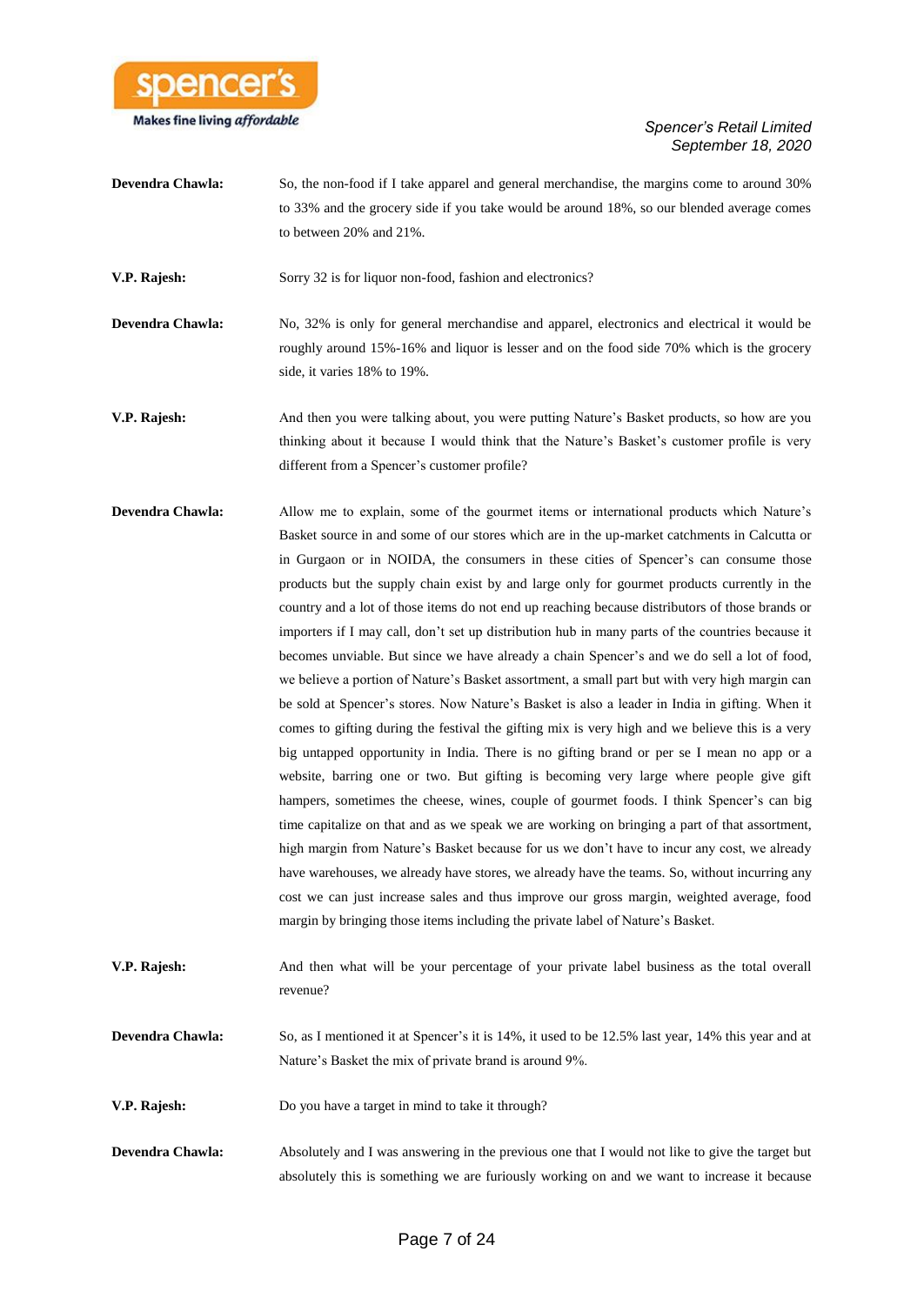

this gives us much-much more margins than other national brands. This is the sure shot way to increase the margins.

**Moderator:** The next question is from the line of Pratiksha Daftari from Aequitas.

**Pratiksha Daftari:** If you could just tell us a little about the rental negotiations that are going on and what kind of arrangements are we seeking with our store owners and what kind of savings can we expect?

**Devendra Chawla:** The conversations with the landlords for both Spencer's and Nature's Basket happened in April-May-June, by and large 80%-90% is done and various models emerged through savings and I will just give a sense of it. With some landlords, we have arrived as a solution that they will give us either a rental waiver or a percentage of rent reduction in April-May, some gave us in April-May-June a percentage of rentals and some landlords gave a portion in Q1 and then some in Q2-Q3 and they all signed and agreed. So, let me put it this way, a large portion of the rental advantage or savings have come in Q1 but it is not as if 100% has come, some bit of it will flow through in the balance three quarters as well.

**Pratiksha Daftari:** So what kind of waivers have we been able to get like 10%-15% if you could quantify?

- **Devendra Chawla:** If I have to go on Q1 numbers as a percentage of rental of Q1, obviously they are large, they will be much more than 10%-20% at both the companies if I take on the Q1 level. If I take on a year level, I would not like to give a number but let me put it this way, in Q1 the number is much more than 10%-20% as a percentage of rental itself, the savings.
- **Pratiksha Daftari:** And also, if you could tell like what kind of same-store-sales growth—I know that this is not going to be a normal first half at least—but from FY19 to FY20 we saw deterioration in same store sales growth, so if you could tell us what are the plans on that front and what kind of trajectory you want to see there and how are we planning to…
- **Devendra Chawla:** Allow me to explain, allow me to give a context. Divide the stores into two, for the last financial full year, the stores which were what we call same-store or which we track samestore growth, their per square feet sale has gone up. But we added a lot of new stores and just to give you a sense roughly, our mature stores roughly do Rs. 1500 per square feet plus. It is the new stores which used to start at a lower square feet and for example if you open 25% of new stores then the weighted average per square feet comes down and thus the EBITDA comes down. But if I only take the last year store, actually we have grown those stores. Will you divide the business in Q2 and you will realize that it's not as if the business has gone down or sales have gone down per square feet, sales of existing stores have continued to move up by some percentage points. In fact, I'm happy to report that all the new stores we have opened last year, normally they used to take roughly 5 years to breakeven. We are going to shorten that time if I may say between 3 to 4 years. So even the new stores are opening on day one at a much high per square feet sales than ever before. So, the average of these two is what pulls down the average per square feet and results into EBITDA. But if I take only the previous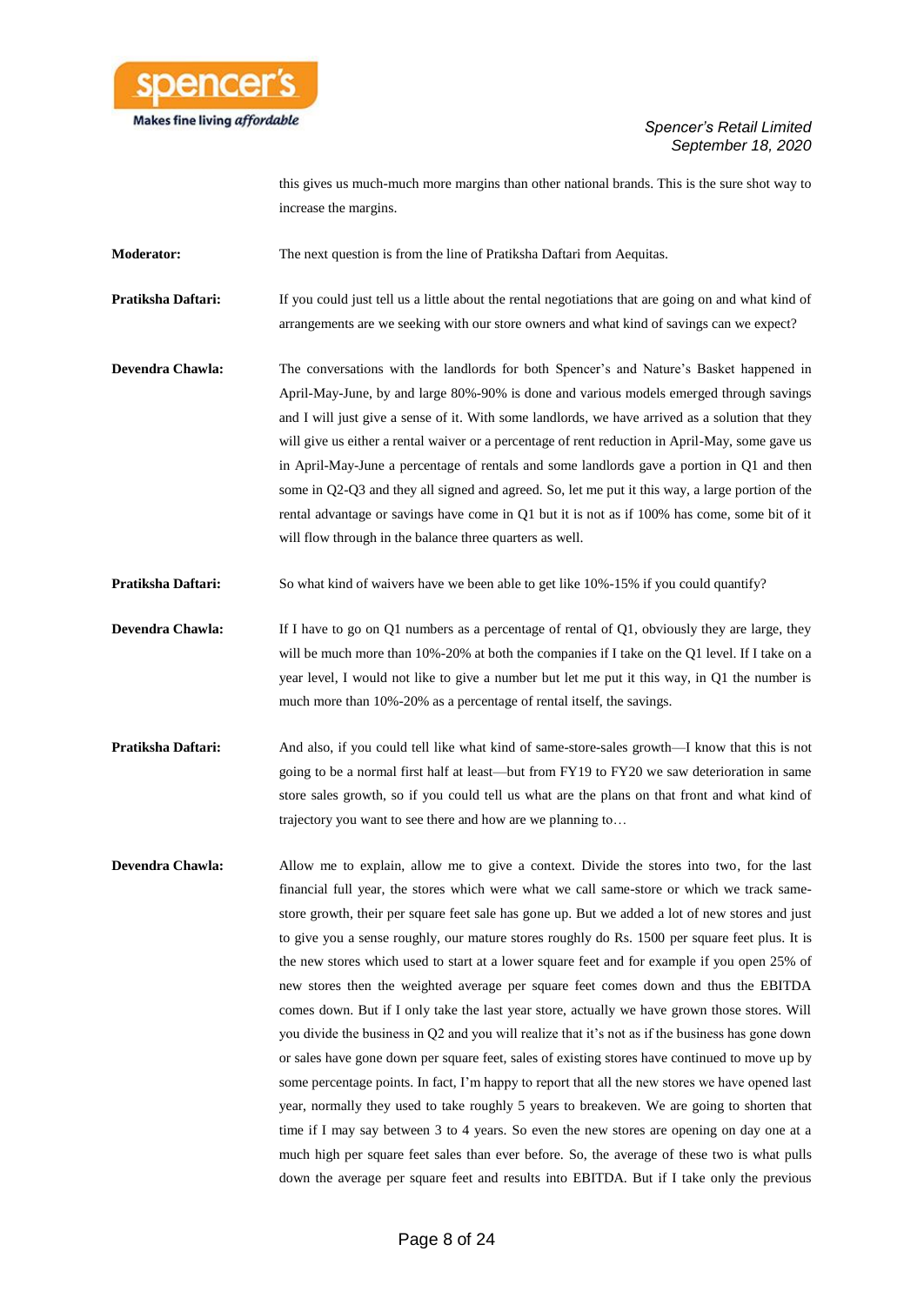

stores last year when we had reported our first profitability then the stores are continuing to grow. But we've opened a large number of stores, very large number of stores in a year, so roughly 20%-25% of the business or the mix came from new stores which pulled down the EBIT per square feet. And if I may add, Nature's Basket was not there, we acquired Nature's Basket from July 1, so we can't do an apple to apple, April-May-June comparison, so let's try to do it sequentially. So, if you take Q4 2020, even the last quarter of the year, put together as a consolidated both the companies was 640 crores and in Q1 in the pandemic we have done 547 crores. So even if you see, we're negative by only 15% in the pandemic, despite that this has the 25- 30% Spencer's as the mix of non-food & alcohol which by and large was not allowed to run throughout the quarter including alcohol. To my mind I think if you see sequentially it gives an idea of the direction we are taking.

**Pratiksha Daftari:** What kind of expansion plans or number of stores or retail area plan we have for this year, like to cut down increase marginally?

- **Devendra Chawla:** We had planned pre-pandemic that we would be adding around a 1.5 to 2 lakh square feet every year. Last year we did meet more or less that target. Now because of the pandemic of course you can't have people going out, so that has slowed down. But absolutely we will be opening new stores, as we speak we are opening new stores in this month and in the balance of the year we will be opening new stores. The number I am not able to give you because it is all a function of the pandemic, the city and what we are able to arrange people, landlord being able to complete his work and hand over the store to us. So, there are multiple delays at various partners' end but the plans to open new stores remain. We have opened a new store of Nature's Basket in Kolkata on Park Street, so from three cities we have gone to four cities and I may say that we also have plans to expand Nature's Basket in NCR. Hopefully in this financial year itself should be able to open. So, we will take Nature's Basket when we acquired last year from three cities to five cities and in Spencer's also we should be able to open couple of stores in this year.
- **Pratiksha Daftari:** If you could, from expectation on the festive season this side I mean on the gifting front that the opportunity that you see and apart from that how the consumption you expect to play out in this festive season?
- **Devendra Chawla:** So, on that account I will say that we did make an attempt on Rakshabandhan, which just went by a last month, and we said let's test the result of advertisement or discounts and see what is the elasticity of demand and well the results weren't very encouraging as far as Rakshabandhan, of course we grew but not where we thought we should. Then we also had what we call the big days of the  $15<sup>th</sup>$  August sale and by and large the industry was quiet but we did make a large attempt. We grew in double-digit but that was far less of than what we used to grow earlier in normal years. So definitely this gives us a view that demand is still subdued, it is more uniform, the spikes have gone out within the month. Whether it is Saturday-Sunday, the weekend skew used to be very high, people would work for 5 days and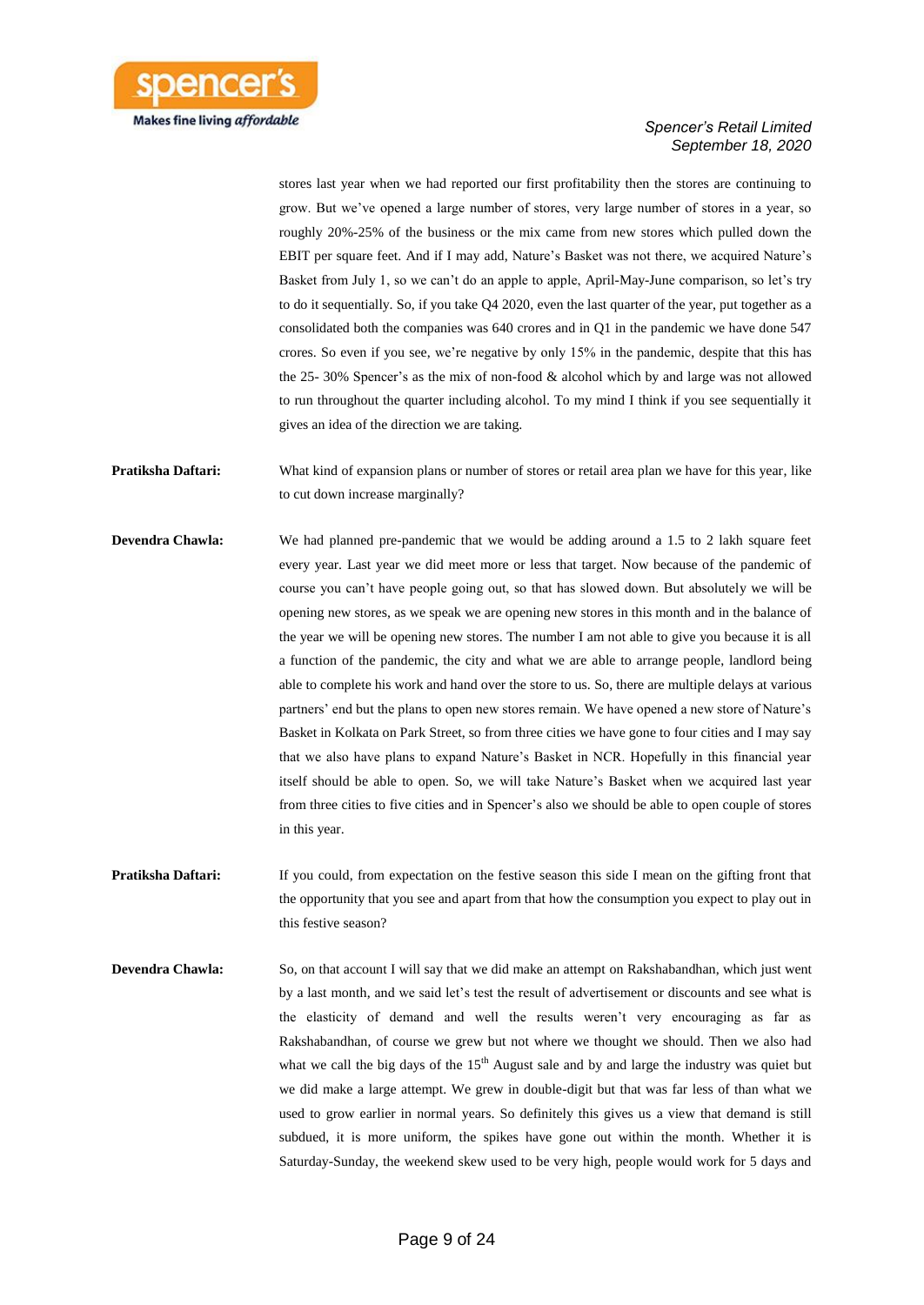

shop a lot on weekends, given they are at home or they have lot more time, the skew in the week has gone. So, Saturday-Sunday are no more that high as it used to be. Now when it comes to the coming festive, we've started seeing green shoots in apparel, in general merchandise, in footfalls itself if I may say, the footfalls are far more than in Q1. Our footfalls are back at 75% to pre-pandemic level and 75% footfall does not mean that 75% of business is happening because people are coming lesser and buying more than earlier. So, if it is 75% people are coming but if they were buying 1, now it's like 1.1-1.2. So, the sales per trip is much higher. So, to my mind, if we reach 80%-85% of the footfalls I think we are back completely in business because people are buying a lot more than earlier. That will make up for footfalls into average bill value is equal to sale. We are also seeing green shoots in B2B which is institutional gifting. So, we believe a lot of gifting, lot of corporates used to buy gift and give to their employees and for both Spencer's and Nature's Basket it's a large business. I think a lot of it is moving into coupons or e-coupon where companies would be gifting their people rather than a physical gift and given it to them in offices because a lot of people may not come in office or even deliver it to their home, e-vouchers and that business I think we should be able to capture which is again large for us. And then you can get an e-voucher and redeem it online on Nature's Basket or even Spencer's and you could buy a gift or a gift hamper or a basket or even any product and then it could be delivered. So, the B2B one, institution is seeing green shoots, unfortunately the B2C the consumers buying gifting and giving it to people is down over last year even now because there are not as many people going to other people's home for dinner and at occasions or festivals or some function and thus they normally go with the gift and that part is definitely down. I have a sense—now again this is my personal belief, that gifting could come back but it could just be immediately before Diwali, it will not be like couple of weeks before Diwali but just couple of days before. So, let's see, so I think we are very-very cautiously optimism and we've reduced our inventory, we are in good negative working capital, so we don't want to increase our inventory being too optimistic and thus sitting with inventory later. So, I think a lot of just-in-time or delaying decision-making till the last moment till you know you can make some forecast.

**Moderator:** The next question is from the line of Mr. Resham Jain from DSP Investment Managers.

**Resham Jain:** Just one question on the overall rental; so, from the future expansion plan and with your commentary around rental negotiations happening, are you seeing that the new expansion is happening at a lower rental and hence the breakeven level of sales for you also will be much lower than what it was previously? If you can just comment on the overall economics which is new dynamics around rental?

**Devendra Chawla:** My answer to that is partly yes because I think there is benefit right now if you go out and sign up new stores, then negotiations to some extent are easier or better for the retailer or for the tenant if I may say. So that benefit definitely can come and maybe for the next couple of months also that may continue depending on how many stores you sign because right now probably it is a little bit towards the tenant side. So, if I may say without giving out numbers,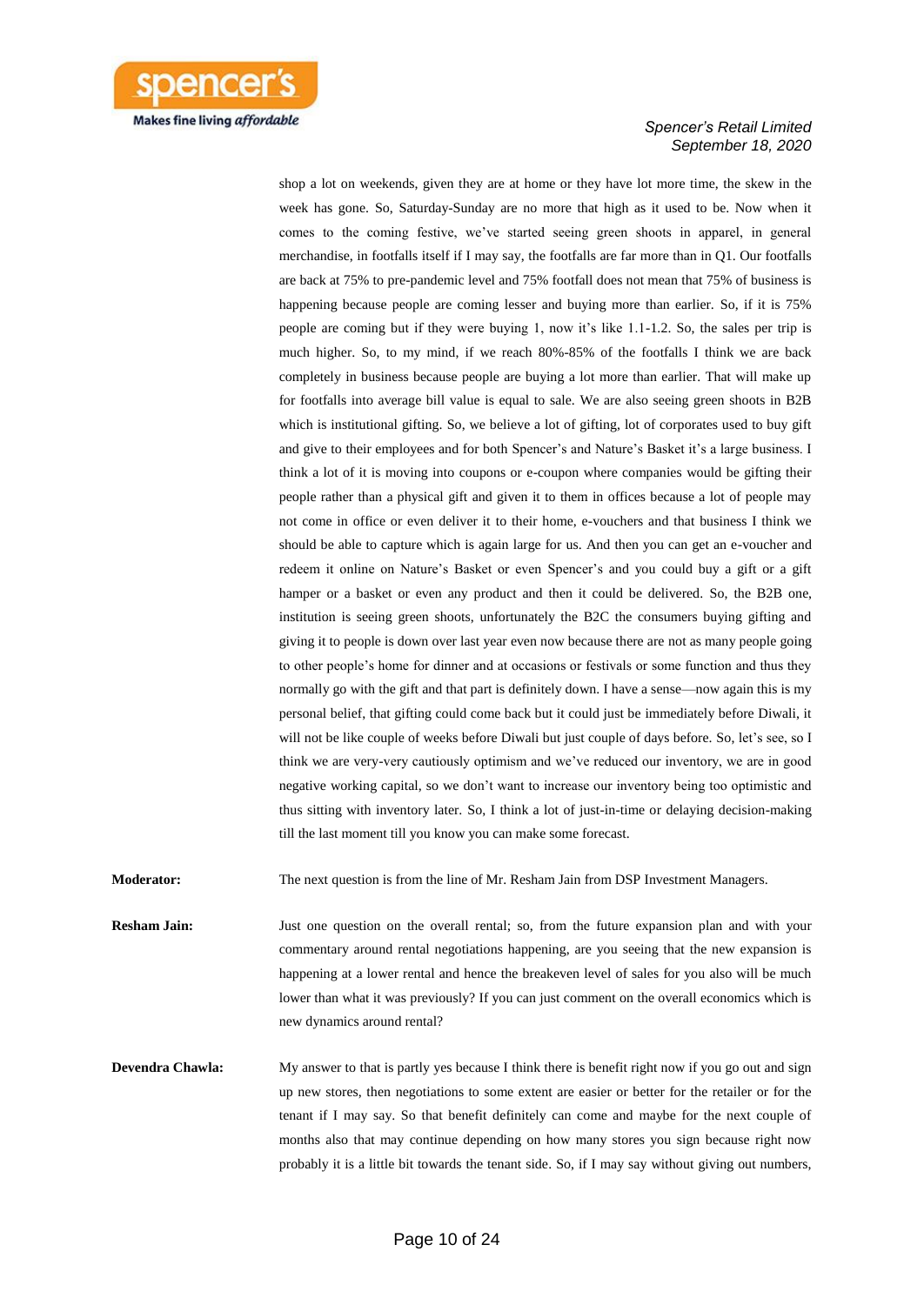

even the new stores which we have not opened were to open in the balance of the year and which we will open we have also been able to negotiate lower rentals for those stores also. So, we have re-negotiated our lease terms, even for the new stores which were to open. I won't say for all of them but definitely for many of them. So there breakeven become so much better for us because the OPEX will go down. In fact let me add to it when it comes to OPEX, not just rental is a large part of the OPEX, we have also learned in the pandemic that sometimes when you are forced to assess how many people it takes to run a store, there are various models retail uses, one of them being if you have—let's say—for example a 10,000 or 50,000 square feet store, there are rough models in the world and in India within grocery, fashion depending on who you are that for every 200 square feet or 250 or 150 square feet you should have one person in the store. I think the pandemic has forced to relook at all of them and even on that front we have been able to attain efficiencies and I don't see us going back to adding that kind of cost even post-pandemic. So, pandemic has forced us to become leaner, meaner and I don't see those costs going back. I think we should be able to run business with much better OPEX going forward, little lesser number of people in the store with the little lower rental. Also part of the mix of the business is also coming from out of stores, so to that extent if let's say 95% of the business used to come from the store and it is now it 80%-85% because you are able to do though RWA program, through phone delivery, through your app, through chatbot, I think you could optimize a lot of cost at the store end and those benefits will continue to come I think for all subsequent quarters.

**Resham Jain:** Very interesting. Just one theoretical question around my first question. So, with this rental and other OPEX coming down, earlier your breakeven level of sales and this will depend on location also, so it's a very theoretical question. So earlier at 100 your breakeven level of sales used to come, now with this optimization around cost and all, is there any rough number which you can think about that your breakeven number of sales will come down by 10%?

**Devendra Chawla:** I get your question, basically operating cost at a store level or OPEX is actually down by a decent percentage. The moment fashion, non-food or general merchandise recover and I'm happy to report that general merchandise which is large part of non-food is it over to the tune of 70%-80% as we speak, it is fashion which is still not recovered is at around 50%. I think even if in 3-6 months this part achieves, so even if we were to do the same per square feet sale of last year and earn the same margin, thanks to this lower OPEX I think our breakeven would come down by certain percentage points absolutely. That is in fact the whole plan for us that we will continue to keep our costs down for the coming quarters, in fact even for the coming year we have done the modeling and we have done 2-3 scenarios and all look favorable one being pessimistic, one being optimistic and one being in the middle. So, in all three the operating cost at the store level is coming down in all three. So that definitely the spread the gap between income through margin which is RGM, rupee gross margin minus OPEX if I may say will continue to expand absolutely. In fact, I may like to add that going forward as a retailer because we do have large stores; we plan to increase the non-food mix a lot more, so at store EBITDA level we are also looking at EBITDA expansion. Now that one is hard to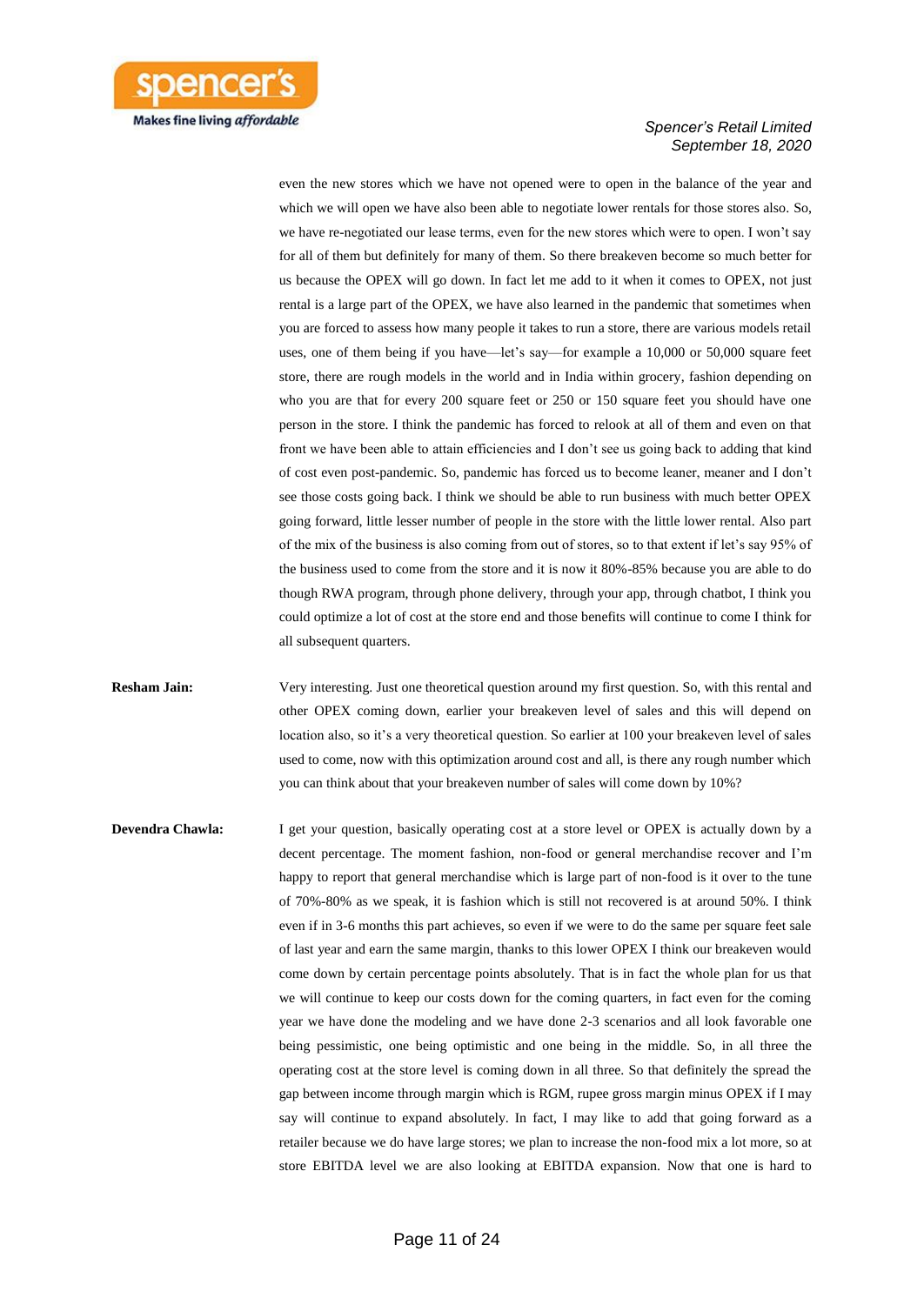

answer, it may not happen in a quarter or two, given the pandemic it's very difficult to put a number to when exactly consumers will be back as normal. But definitely one can answer over the next 2 to 3 years; the margin profile for company should significantly change even the higher mix of non-food.

**Resham Jain:** Just one last question, given that you have smaller format stores and also larger format store, going forward what kind of size you feel is right or the optimized size for your bigger expansion?

**Devendra Chawla:** So, you see in the pandemic it has come out very differently. Ideally size of 10,000, till 35,000-40,000 is the right model, anything above 8000 to 10,000 going to 40,000 with 30%-40% mix of non-food would give a margin model of 25% for those kinds of stores if you are able to take the food mix up. So that is ideally the sweet spot, however in pandemic the reverse has happened because large stores are in mall and people didn't come to the mall, so the footfalls in mall were 20%-30% lower than in the small stores. So small stores though have very less gross margins because it's only food business, practically no non-food, however, square feet sale has gone up in pandemic and even their SSG in the first quarter was in double digits which earlier it used to be lesser than double digit, it used to be low growth, single-digit but has gone to a high or double-digit. I think that will change slowly and we will revert back eventually to the older model of large stores doing much higher margin and small stores being low margin but high throughput. So, if you ask me if you remove the pandemic as a company as a model, stores between 8000 to 30,000 make sense. However, I may add, cities where we are like Kolkata where we have many stores and one warehouse, there it makes sense to even take small stores or even in UP or even in NCR, in these 3-4 cities even if we take small stores like 3000 square feet they are profitable because we have operating leverage in these cities. There is hardly any investment except at store level to be made. In fact, for the next 2 to 3 lakh square feet which we add, I don't see any cost going up at HO level or very minimum even at the regional level, so I think our cost structure will by and large remain the same when we add another 2 to 3 lakh square feet sale. So it will all be at the store level.

**Moderator:** The next question is from the line of Ramkrishnan V from Equity Intelligence.

**Ramkrishnan V:** I just wanted to understand that this Nature's Basket what is the area they cover as in the past they used to have 70% to 80% of imported stuff, so what has changed? How you're going to stress this asset?

**Devendra Chawla:** In terms of mix if I may say Mr. Ram it's not that a lot has changed. I think the way the stores are run; the efficiency of our Spencer's Retail who understands retail I think those efficiencies and SOPs and the way you work with the consumers and marketing I think that part has changed in Nature's Basket. I won't go to the extent for the sake of it say that the mix has changed by and large. It has not. It is remaining the same what it is and the international food 80%-90% is too high, roughly it's to the tune of 40% to 50% because the large part of fresh, bakery, delicatessen and on that to work on freshness and to be able to get more consumers to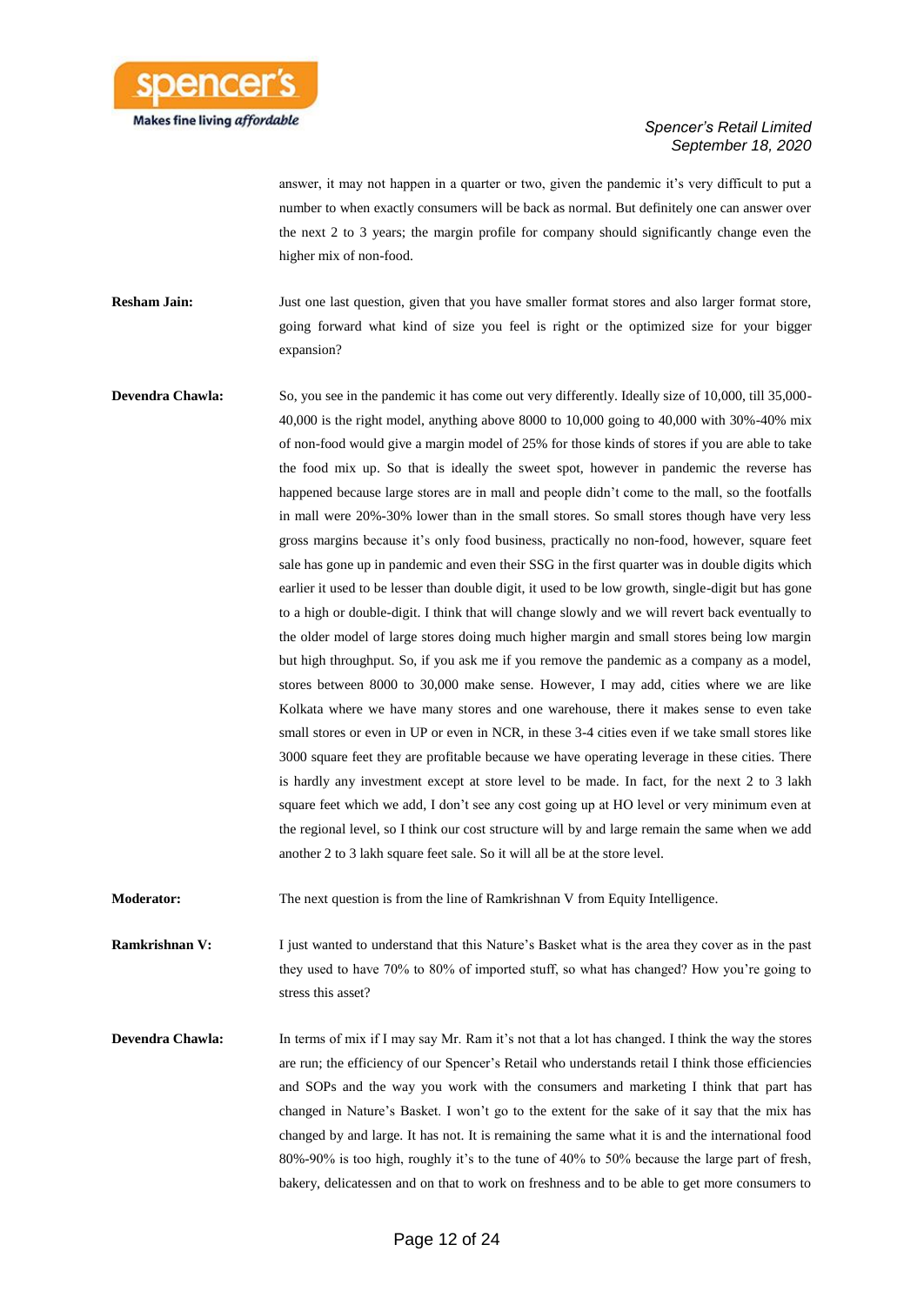

the store and have an outreach program I think that has helped us at Nature's Basket to continue to be SSG positive as well as get benefit of cost efficiencies through integration. We have not lost sales, we have grown sales in the quarter at the same time our costs are lower because of the integration. So, I think these two have resulted in the Nature's Basket as a company becoming EBITDA positive for the first time and we continue to, I maintain that there is scope for margins to go up in Nature's have basket and we are working on it. I exactly can't go into the details but I believe our margin we have reported at 26.2%, there is scope for improvement now. That needs some structural changes. It may not happen like in a month or two but I think over a period of 4 to 6 quarter's the margin profile should change in Nature's Basket as well.

- **Ramkrishnan V:** This online delivery is going to continue with this so much of issues, so to cover area one store may be covering to be it a radius or something like that in the Nature's Basket because I live in Mahim, so your Nature's Basket you have Worli, so they don't deliver to our side. Do you have plans to increase the coverage as how you're going to do?
- **Devendra Chawla:** I will check, I think we do serve Mahim-Prabhadevi area. Let me check.

**Ramkrishnan V:** Just I wanted to know the coverage how you are going to increase the coverage?

**Devendra Chawla:** So basically, for Nature's Basket or even for Spencer's you define it as a hyper local and you take a number of families or households or number of homes you can serve and then you do backward math and decide how many people you need to hire for delivery and thus how many in-stores for picking. Now in Bombay, because being very dense and there being RWAs and buildings and societies, within 2 km or even sometimes in 1-1.5 km you can get a couple of thousand homes which you want to serve. But at Spencer's depending on which city you are, you may have to go as far as 4 km or even 4.5 km, so that is the way you decide economics of how to serve. We are able to cover by and large most of South Mumbai and I am surprised if at Mahim we are not able to but I will definitely get back to you. We would not like to lose you as a consumer.

> If you say on the e-commerce side I may add, e-commerce also went up couple of times in Nature's Basket as well. I am seeing it as more and more people are coming out. The footfalls in stores are increasing with every passing day Nature's Basket as well as Spencer's. So, number of bills in September per day are more than August, August were more than July and so on more than the previous months. So both can't continue to grow because a lot of people were making choice to buy on e-commerce and not come to the store, many of them are now coming to the store. So, I think we will achieve a balance between e-commerce sales and typical off-line retail over the next 2 to 3 months. But obviously you are right; the e-commerce numbers for both the companies even post pandemic will continue to be much more then prepandemic.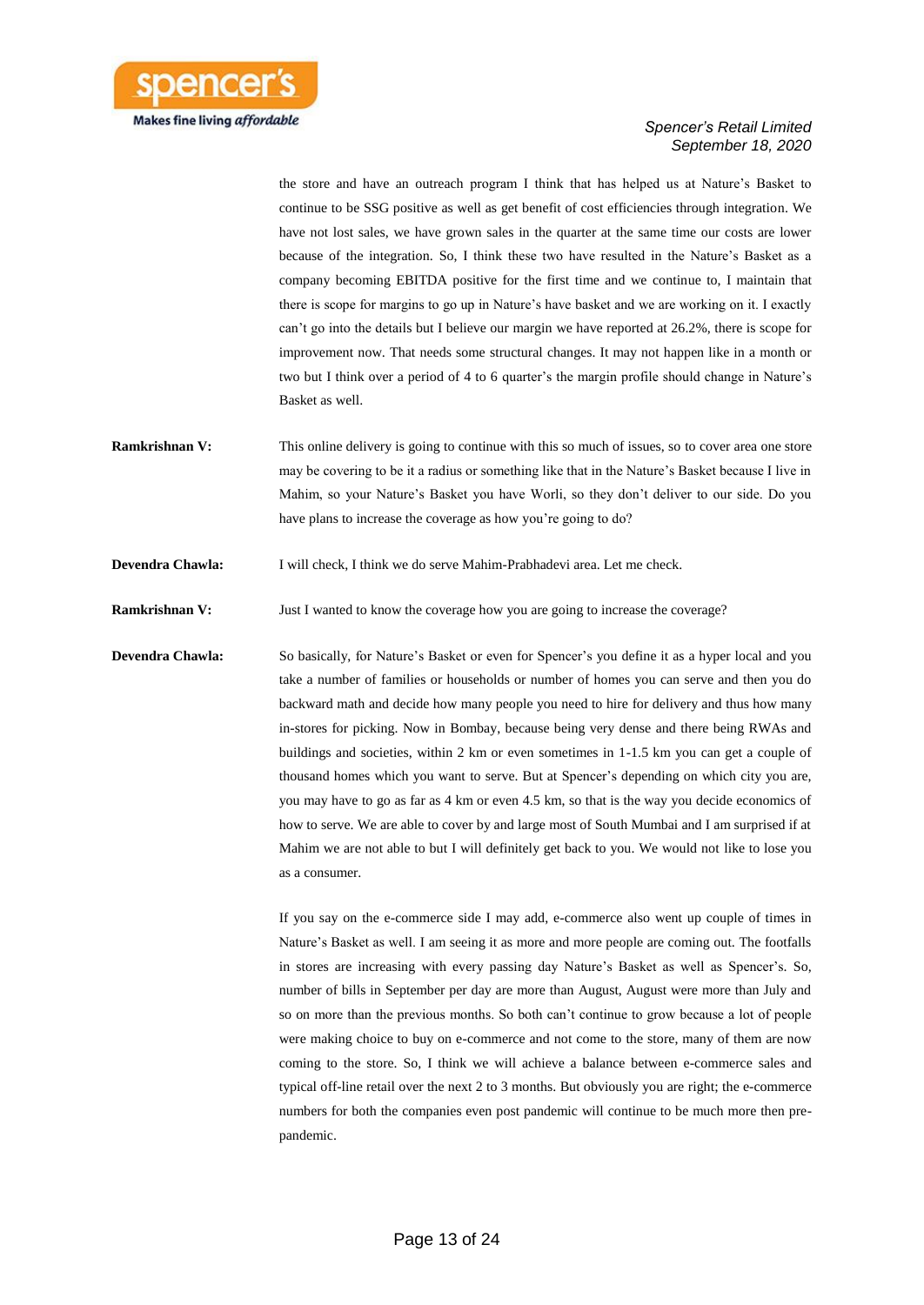

- **Ramkrishnan V:** One more thing I just wanted to ask whether DMart, they have a hub and spoke model like ready DMart with the small shops like the 100 square feet area where they deliver you pick up points, so do you have any plans to do kind of a thing?
- **Devendra Chawla:** I absolutely understand the DMart model but I would not like to comment on any other company. But I can tell you that in the world and in many places in India people have tried this what we call 'click and pick' that you go online on an app, you make a basket of 10-15 SKUs, you place the order and then you choose a slot where they don't come and deliver you, where you go to the store or you are doing some other work while on your way back home, you stop at the store and pick up the bag, you can pay there the order, you could have already paid online on your app through various methods. Unfortunately, many people have tried in India and it does not work. As we speak, in Spencer's we have been doing a pilot for it in two cities from the last 6 months and the learning the Indian consumer still wants to be served at the door. So, I think the pandemic maybe a little wrong time to try this because very clearly consumers are saying, if I am coming to the store I will shop or I don't want to come, I want to be safe at my house and you deliver to me. So, it's a very clear view right now. So this middle path that I will use omni-channel or digital buying but pick it up physically at the store location I think that part in the pandemic is not working. We have also tried but with very-very limited success, in fact I would say the Indian consumer is not for it right now. I would say post pandemic we would give it another shot. But it is very developed in the US, in Europe and in the US, very large. But it also depends and there is no traffic and its very different dynamics also there. Even India I think it's going to turn out to be very different.
- **Ramkrishnan V:** You have the tie up with Flipkart, in Hyderabad you are testing that. So, is that you are expending that tie up?
- **Devendra Chawla:** Absolutely, so Flipkart approached us and they agreed to do a combi-tie-up so that there is no conflict that people who are shopping at our app in the same city at same place and we had done a combi of grocery and done as a pilot. I think it's still there in Hyderabad and I think depending on the results on how unit economics for both we will see we want to extend it to other cities or not. But that was only a pilot. At that point of time none of these companies were able to do non-essential, so practically they had lot of idle capacity or manpower. I think the things have pretty much changed now recently.
- **Moderator:** The next question is from Krishnan VS from India Advisory.
- **Krishnan VS:** Just wanted to get an understanding in terms of what the general or permanent changes has COVID brought about for Spencer's Retail and what does it mean for us from a revenues and margins perspective? If you can also provide some numbers around it.
- **Devendra Chawla:** I think in a way I have spoken of it in the last half an hour but let me say it again. So what pandemic has done is, suppose first have to look at our operational cost, so we have become leaner-meaner and I see a bit of it remaining permanent even if business comes back to 100%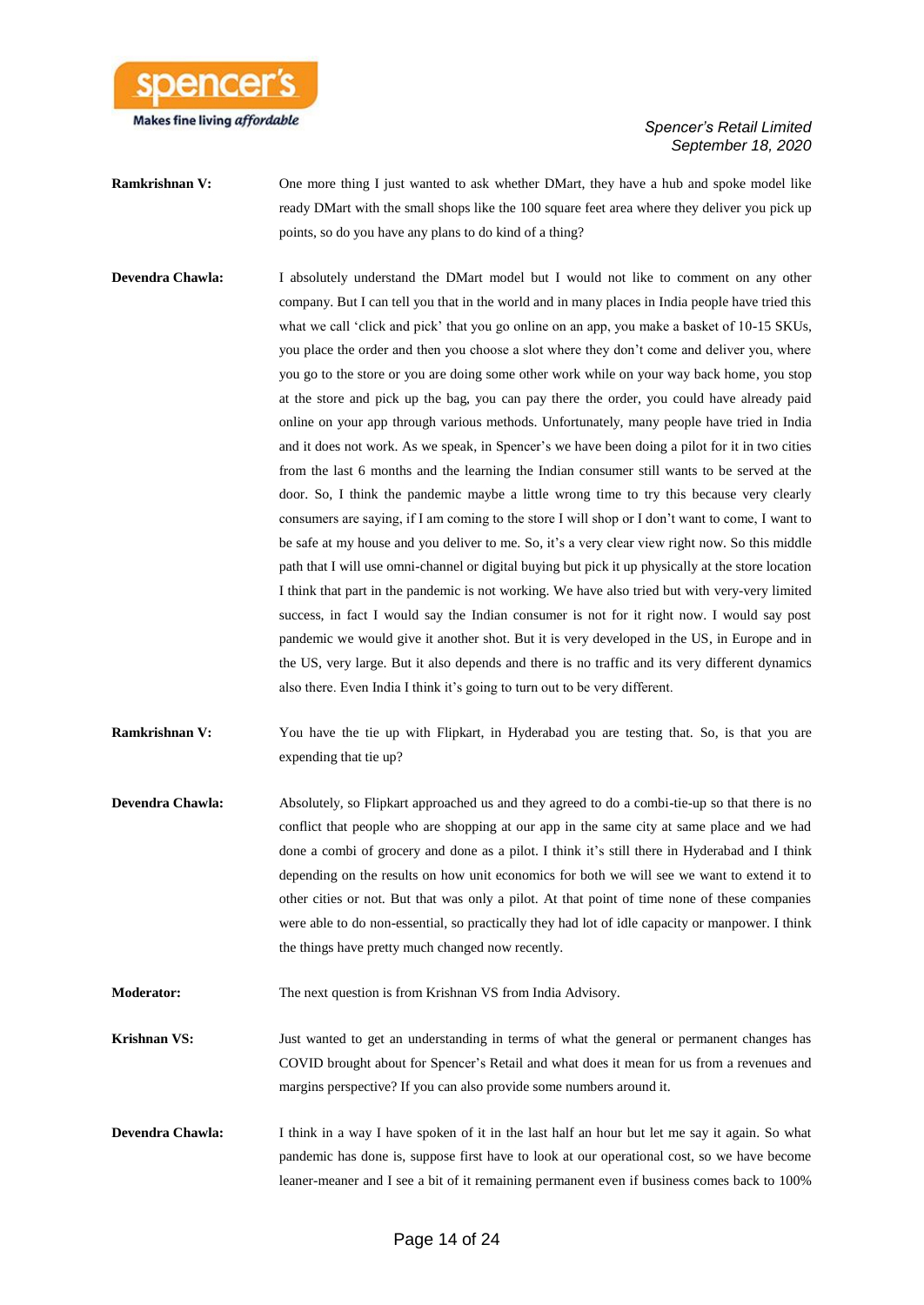

of pre-pandemic level I don't see those cost structures at store level or regional going back to the previous time. So, to that extent we get efficiencies. Also, we have learned that the margins took a knock-off 100 to 150 basis points, only on account of non-food not selling because as I said even in the first quarter 80%-90% or 80% grocery sales were happening. So, this is also made us propel our private brand program to earn more margin. It has also forced us and we have relooked that actually the throughput as efficiencies of food can be acquired or can be generated through slightly lesser square feet area also with in-store and thus allowing us to bring more non-food in the rest of the space which we can free up. So I think in the pandemic or let me put it this way pre-pandemic the mix of non-food which we were planning I believe now post pandemic we would be planning even a higher mix of non-food in our stores, cost structures permanently at OPEX minus rental because next year rental agreements will kick in and in some of them or many of them there is an escalation clause whatever 5%-8% depending on the agreement. While that cost will go up I believe on the cost structure side there is a saving. So attempt is higher margin we will plan in the future than before and lesser cost than before. Higher private brand makes than we had planned before and also to expand gifting which earlier was in by and large in Mumbai but to take it national.

- **Krishnan VS:** My second and last query, I think you've again covered it a bit is around same-store sales growth and also gross sales plus EBITDA margin, what do you think will be the key drivers for enhancement of the three factors for next 2-3 years?
- **Devendra Chawla:** Again, I will say the biggest thing which we need to do is to grow our non-food mix. I think that itself will be a biggest task for us to grow our margins. So, we are optimizing store size. I think we have discovered which best store size worked for us as far as per square feet sale go. If you see even last year at a per square feet level, we have grown same-store sales growth of course to a much—the numbers weren't very large in a single low digit—but they have grown. But I think if we continue to grow per square feet sale and reduce our cost and improve our margin and then comes in the higher mix of omni-channel. Now remember in omni-channel we can divide it into two parts, one is phone delivery which by and large is done with our staff and is highly profitable because our staff is already paid and there is a very minimal cost for a bike or petrol to be paid to cover that cost. So that is very-very profitable, far profitable than done by a third party. The other omni-channel still uses the model like other companies do where the unit economics have become better but I would not say we are completely there. There I think on our app if you see we are working on, currently our app only serves food. But in the pandemic, we have also decided to add non-food general merchandise and in couple of time we will also be taking our whole assortment of the store online including apparel. So, I think our margin profile and thus the EBITDA at store level should really move up given that and I am not even depending on very high SSG growth rates. Let's say the SSG growth rates continue to be low as long as my margin improvement is there because of non-food and my cost structures are better I think EBITDA will improve and that is the plan.

**Moderator:** The next question is from the line of Mr. Dipesh Parwal, who is an Individual Investor.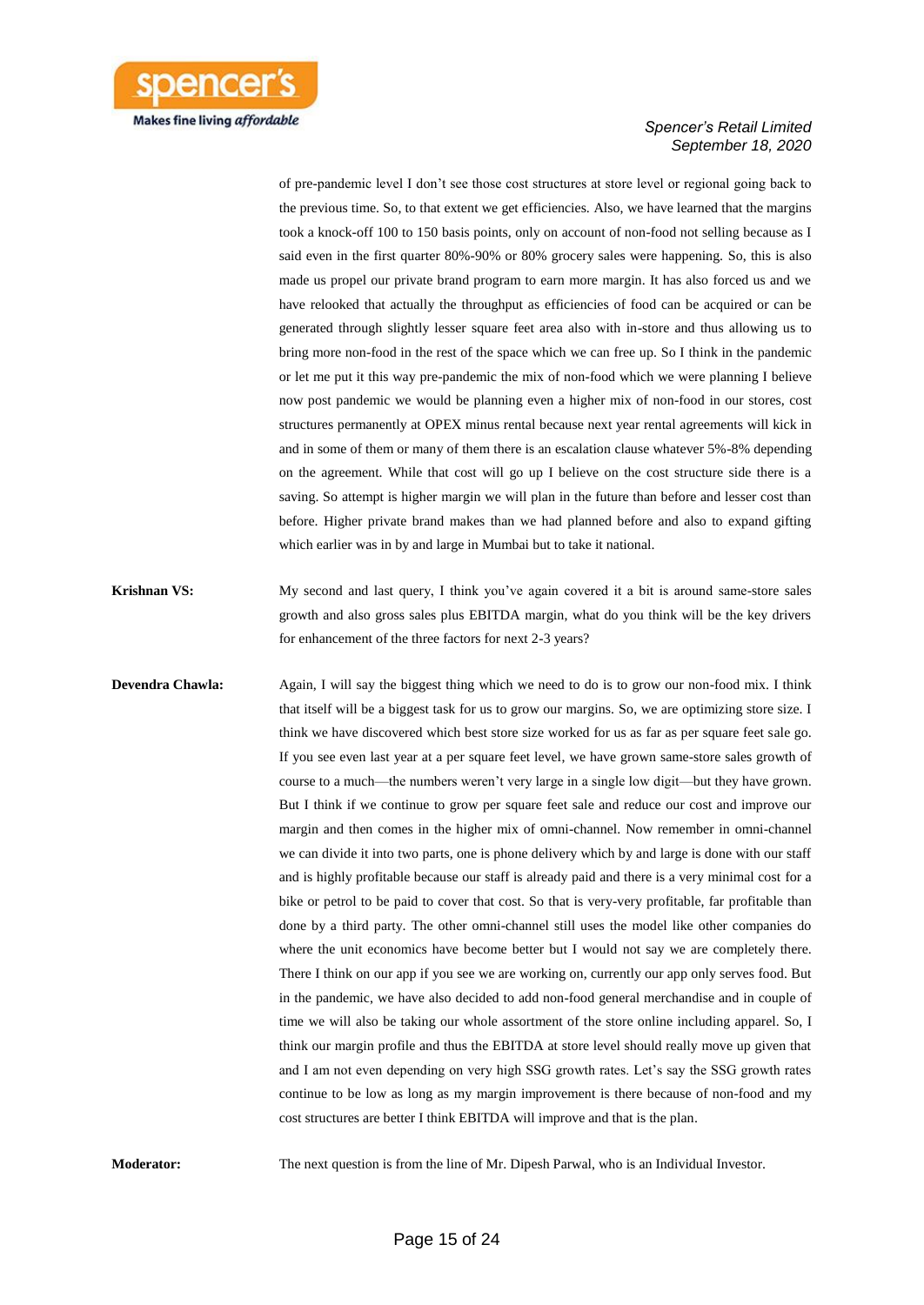

**Dipesh Parwal:** The first one a very basic one, when can we expect Spencer as in consolidated entity to be a profitable one and a cash flow generating?

- **Devendra Chawla:** That's a difficult one because that's a forward-looking guidance and I would refrain from giving it and of course the pandemic has forced us to relook. So definitely I can only answer that at Nature's Basket we have become EBITDA positive and I see things only improving from here on. At Spencer's couple of quarters depending on the effect of pandemic and the way non-food recovers, a lot of answers lie there. So, I really can't put a date or which quarter or when exactly we will be PAT positive as a consolidate company but I can tell you the strategy on both the companies and current numbers.
- **Dipesh Parwal:** That I already got a feel of. And another one is, will this Jio emerging as the biggest player in the retail space right now with mergers of Future Group and other mergers. So how as a group we see at it as an opportunity or a threat like how do you see this big merger coming up of Jio Retail and what are the opportunities and threat for Spencer's as a group?
- **Devendra Chawla:** Actually, when you are a food retailer I think you anyway grow up in the country with millions of Kirana who are because of their own cost structures and their delivery cost being low, highly efficient. So, I think in terms of if you see groceries group of retail I think there is already enough competition or in a manner of speaking you don't have to worry about more players coming in. True penetration of Modern retail grocery is only 5% to 6% in India and that will grow. Now I believe no one player can take all, so there will be space for everyone and depending on it all comes down to who serves the consumer, who has the right customer value proposition and who can delight the consumer's in the end.

Also, please remember there's a different set of customers and India can take many different formats and while it all looks like supermarket and modern trade, actually there is a slight difference in each store type and thus the customer type. So, we believe the kind of experience we give in our store and we have our own niche in the way we serve like for example, we are one of the rare retailers who do liquor alcohol. We are one of the rare ones who do fish and meat and we deliver right now in two and three hours in many cities and that is really gaining traction. In fact, that has surprised us the growth rate of that it's become a large part of our business, frankly I would say we would be by percentage mix the highest fish and meat selling retailer on the grocery side. So, when you see the assortment of what we sell, I think we have our own niche and even Nature's Basket is gourmet retail and that customer is very discerning and looking for global products. So, I think you have to find your own niche and serve the customer very well there and I think that is the task we have set out, so why worry about who's doing what else I think as long as we focus on our consumers and serve them well I think we should be in good state.

**Dipesh Parwal:** And the last one is, we recently had our rights issue. I was just curious did the promoter group participated in the rights issue?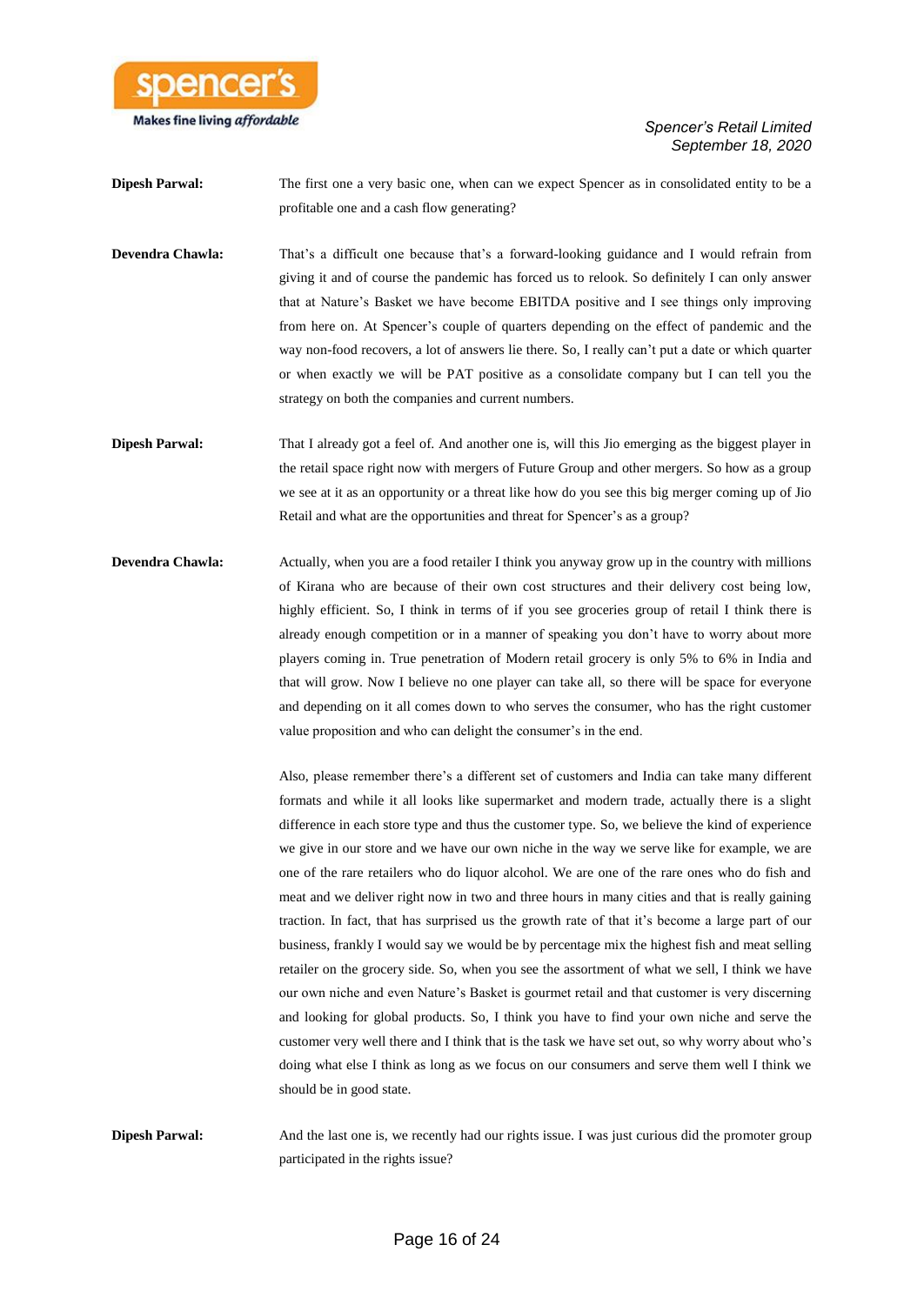

- **Devendra Chawla:** Absolutely and they subscribed to 100% of their portion in fact the rights issue got over subscribed and currently we're a negative working capital company and we picked up roughly 80 crores, so are well positioned and even at debt level of around 200 crores on a turnover of last year's approx. 2700 crores I think our debt-equity is also very comfortable, so absolutely comfortable on those levels.
- **Dipesh Parwal:** I think net debt-equity should be zero or negative for us right after the rights issue?
- **Tanmay Kumar:** Yes, our debt proprietary rights issue was close to about 186 odd crores only. Post rights issue where we have distributed 79 odd crores, clearly it reduces.
- **Moderator:** The next question is from the line of Akhilesh Kumar from Adpro Technologies.
- **Akhilesh Kumar:** I just have couple of questions. First question is again related to the last question on the debt side. Actually, I'm seeing for last 4-5 quarters our interest cost is little on higher side, even though we have turnover of around 200 crores odd. What might be the reason because we don't have much working capital requirements as well?
- **Devendra Chawla:** While I will let a part of it be answered by Tanmay. I would say that earlier before we acquired Nature's Basket we had money in the bank and then the enterprise value which we bought, Nature's Basket, let's say 300 crores. So, what we had in the bank we used so that used to give us some income earlier in the previous quarters approx. That 200 crores have gone in acquiring Nature's Basket & we've taken roughly 100 crores Nature's Basket debt and further we took 100 crores. If you take this change of interest income & debt interest and add to it, the new store openings which in the beginning takes 3 years to break even. Only these two to a large extent will answer difference between last year's profitability and current numbers or last to last years and last year if I may say. Let's keep the pandemic aside. Tanmay can you add on this?
- **Tanmay Kumar:** So absolutely when you're referring to our interest line in our company's figures please note it not only has interest on borrowings but there is also an accounting impact of Ind-AS 116 of leases. So, there is close to about 14 crores which gets reflected at CFS levels in the quarterly numbers as interest you might therefore be looking at a slightly higher numbers as ratio to the debt which is probably what you were asking. But overall, we're very comfortable with the interest that we generate we have to pay out from the cash interest on the 186 crores of borrowings that we have.
- **Akhilesh Kumar:** Okay that's reason I am not aware of. And last thing on treasury point, since pandemic as you mentioned that we have learnt the benefits of the omni-channel of distribution and serving the customers in the radius of 2 to 4 kilometers. My question is why we are not trying to grow that channel and reach for greater area and like say our fixed cost is limited compared to Big Basket; we already have a store, warehouses in the city. Why can't we cover by just employing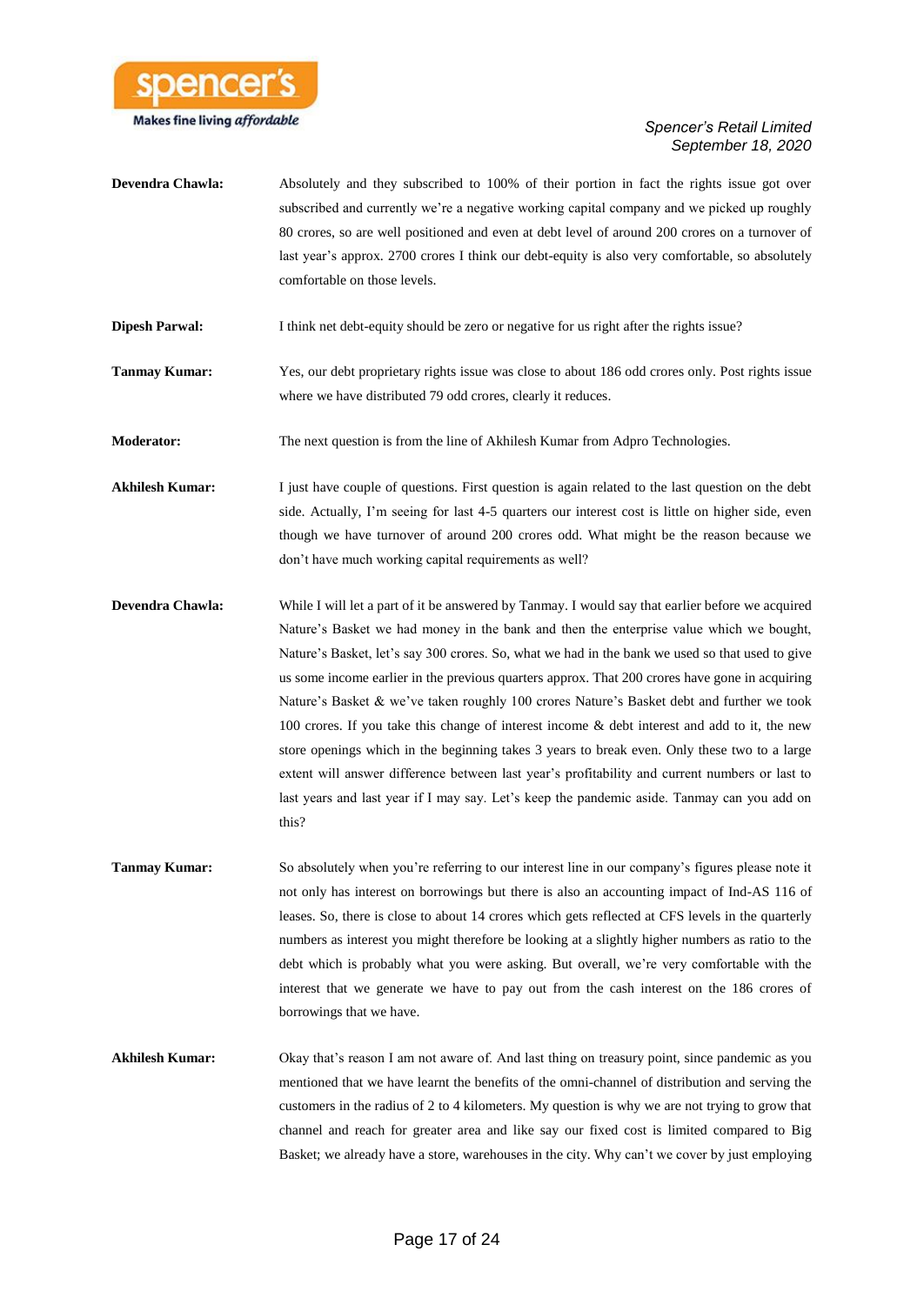

more man power and covering larger area? We will have better unit cost than those third party Grofers or Big Basket?

**Devendra Chawla:** Absolutely and that is the exact plan we have. That's why we've coined this new term called out of store. We don't have to put warehouses in cities and carry inventory or inventory carrying cost or higher items to be able to create a hub. Our existing stores are the hubs so I don't need to invest any cost. It is the same inventory in my store from which the consumers come to the store they buy and from the same inventory I'm able to serve the consumers on an omni-channel or a phone or an RWA. So, neither are my inventory levels going up in fact our inventory is even down. So, you can in a way say from a lower single digit omni-channel company pre-pandemic we are high double digit omni-channel company with further reducing inventory as a company. So, we've reduced inventory as if in a manner of speaking let's say we were a physical retailer company and we've added 20% of online business or 15% and there is no cost for that 15% barring that manpower. Now we've not added manpower at our store as you rightly said. Some bit of it is through our own manpower we are optimizing it, stretching it. And the spillover from whatever is our manpower currently we are working with third parties as I mentioned. Because we need to learn that one has more and more footfalls are growing back in the store. To give you an example and I will give you real numbers this is pertaining to the first quarter and I can give, people don't know that even in the pandemic of April-May-June when the lockdown was, the number of bills in the store used to be 55%-60% of pre-pandemic. So more than half people were always coming and buying at the store. While we all feel everybody was work from home and that hardly anybody was going out, they were buying a lot more than earlier. The business generated by this 55% was more than 55% of consumers coming pre-pandemic. Now we need to just learn that the more people were not coming out, the more online was growing and more with every passing day people have started coming out, the online growth has come down but online is still large for us. I can safely tell you even now our online sales are 4-5 times than pre-pandemic even now. So, we need to just find that balance that and then invest our cost that how much we need people in the store and how much to deliver and then we can work out how much to give to third parties because third party deliveries are slightly costlier because they have to cover their cost and for me it's the same person in my store who could just go 1 km and deliver. So absolutely we are totally working on it and I don't see us reverting back to pre-pandemic level at all. I see us always having even post pandemic, even 6-9 months or a year from now, our out of store sale will be in double digit which used to be a very low single digit till January, February this year itself.

Akhilesh Kumar: That makes sense actually there's on your legacy of the Spencer's like say the early mover advantage I don't see that we lost out last two decades almost. So right now, like online groceries delivery, they are even without pandemic they have been growing phenomenally let's say even metro cities like Bangalore. I can see Grofers and Big Basket; they have captured almost 50% of the household. So why can't we compete with them? We can let's say margins might be little lower side but our cost and we can serve much more consumers and they will be loyal because our quality is good.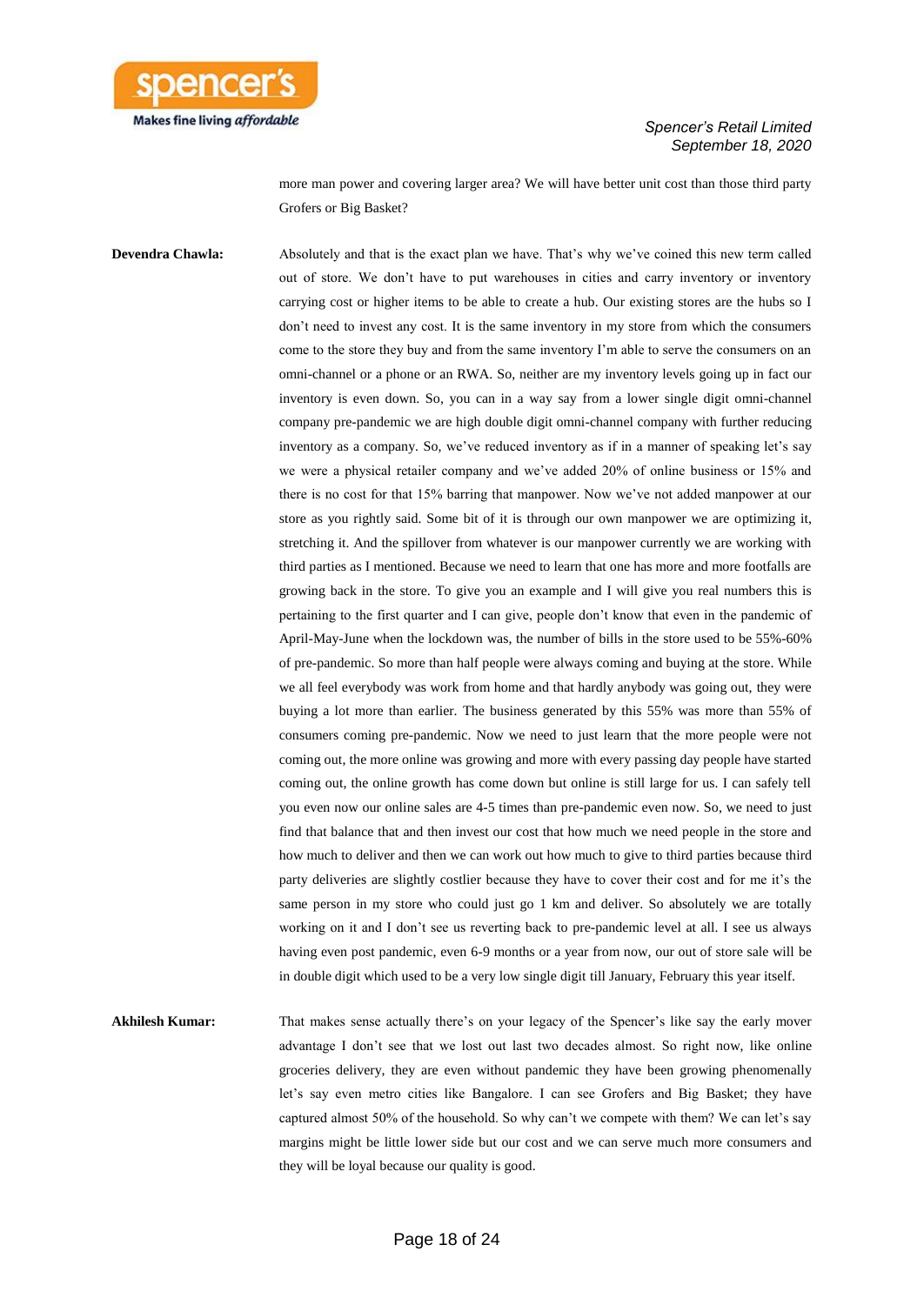

**Devendra Chawla:** We can and we are. The only difference being that unit economics I don't want to take names all those companies make a massive loss. As you rightly said what we have is a very strong brand Spencer's and Nature's Basket and I think in times like these most important things to customer is protection and trust which we have earned. If you see social media or anywhere, all consumers have praised and liked the way we've managed our contactless delivery at homes or even when they have come to the store, the hygiene standards and whatever we have done. So, I think on the trust side we have earned it and the brand anywhere from the last 1-2 decades we have earned it. Now if I replicate the other e-commerce model which you have said, they are highly loss-making. Now I being a listed company I don't want to go that route and continue to add losses. But I totally take your point sir, we will do it in a profitable manner and I'm very happy to report that pre-pandemic our unit economics, we are far better right now than the pre-pandemic unit economics of an online delivery. At an order level we make money now, at an order level if not at a business level. Pre-pandemic even at the order level we were not making money. So, we may not have grown 100 times in e-commerce because that may come at a very big cost but we have grown it as I mentioned 4 to 5 times and the unit economics have bettered. So, we are in much better shape even as a physical store with the cost structure, even the online side as a cost structure unit economics and I completely agree with you. With the brand we have we need to leverage it in a hyper local area. People know the brand; they trust the brand and all our endeavor and efforts would be that in the hyper local 2 to 3 km we make as many deliveries. We are doing many programs because it's an analyst call, I don't want it to be the business side initiative. But we have many programs which are serving us so well like each store now is personalized connected to couple of thousand consumers. See what the pandemic has done is, people in essentials like I think they have got lot of goodwill because they have been able to serve the consumers or right now it sounds pretty normal but I remember end of March or beginning April it was not simple, the fear was at a peak and the number of people who've appreciated that we have been able to serve them at their doorstep and the numbers were very large. I think if we can continue that connect with the consumer and which we are through personalized messaging, through personalized offers we are using data. We are also using very new analytics because we have 90% of customers' phone numbers, so whether you shop at our stores or whether you buy online we are able to do a single view of the customer SVOC, so I'm able to stitch the journey. That if you come to my store what all you bought, when and when you buy online what all you buy and through analytics and data I am able to personalize offers and send you. So absolutely we are moving in that direction, only we need to be profitable and we need to go back into profitability quickly, so I may not invest some crazy number in customer acquisition cost when with some other companies do and again that's a matter of their own decision and I would not like to comment on their strategy.

**Akhilesh Kumar:** I'm based in Bangalore, earlier you used to have two stores here and they were very good but now you have closed one and only one store is operating in Bangalore, I think that maybe lossmaking. What is the point keeping only one store in the city, either you can close down entirely or leave the city or maybe you can have more stores here?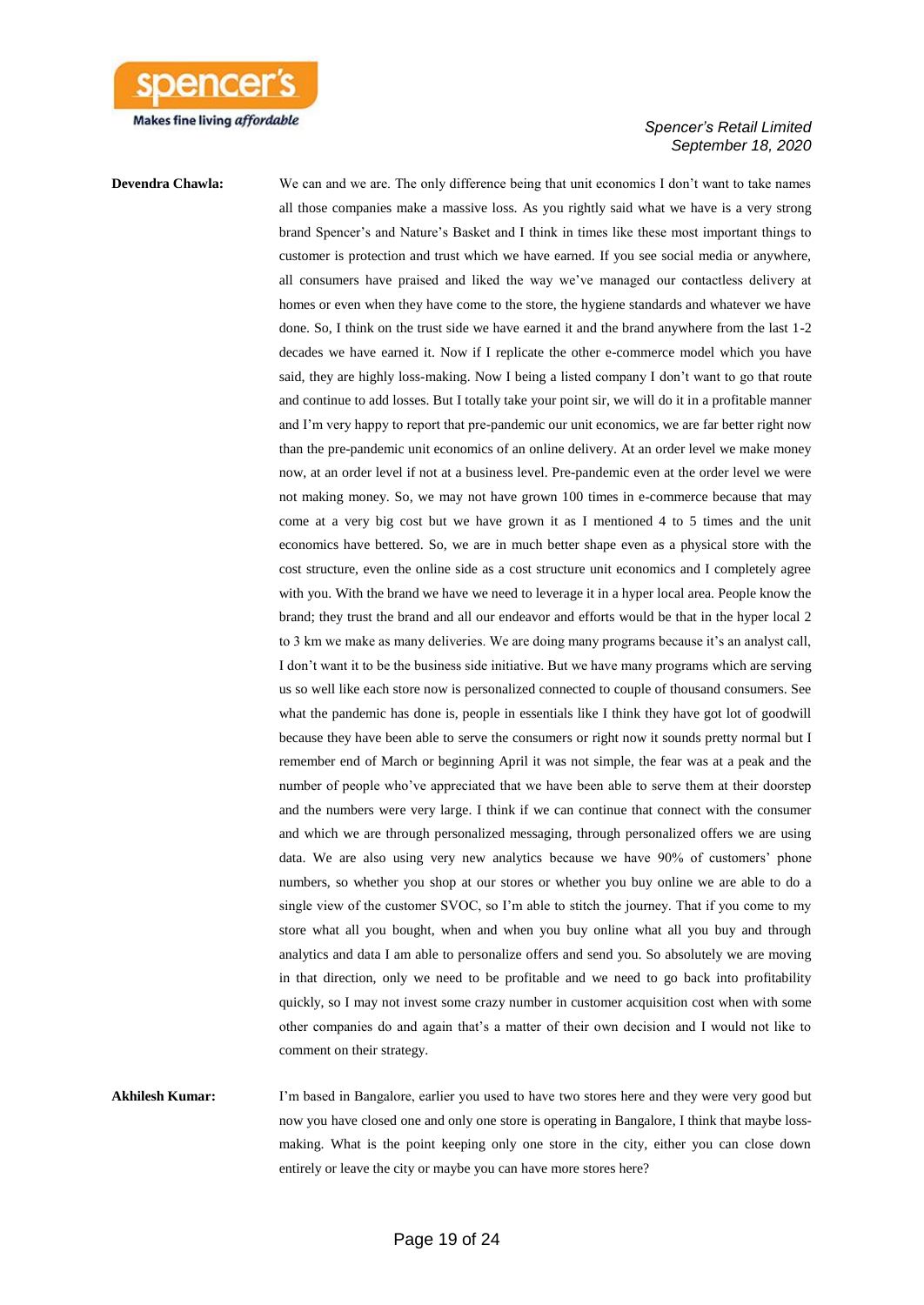

| <b>Devendra Chawla:</b> | With acquisition of Nature's Basket that part is put to rest and we have 8 stores of Nature's |
|-------------------------|-----------------------------------------------------------------------------------------------|
|                         | Basket and one Spencer. So, since we are the same company and Spencer's holds Nature's        |
|                         | Basket as a subsidiary we are able to optimize for our operation of regional or manpower and  |
|                         | so please see it as 9 stores versus 1 store because with Nature's Basket is the 9 nine stores |
|                         | operational in one city. And we will absolutely be expanding in those cities opening more     |
|                         | stores.                                                                                       |

- Akhilesh Kumar: I hope the analyst call will continue for next quarter as well, right?
- **Devendra Chawla:** Yes sir, we do it time to time. I remember I think last July-August I had come down to Mumbai for two full days and met a lot of analysts with Mr. Chandak and absolutely from time to time we are very-very happy to answer our investors' questions.
- **Moderator:** The next question is from the line Deepak Mehta, who he is and Individual Investor.
- **Deepak Mehta:** My question is on a private label, so what is the traction we are seeing in the private label where we have higher margins?
- **Devendra Chawla:** So, on private brands I mentioned that at Spencer's put together of all categories, our mix is 14% and of course they make a lot more margin than other brands which we sell. And this did come up before also that we want to take this mix higher. We have targets internally, for competitive reasons we just don't want to announce it. Even in Nature's Basket the margins in private brands are much-much more than other brands which we sell and one of the ways in grocery retail to make money is to increase the mix of private brand. So of course, there are even in our fashion we have a 2Bme which is growing, even on the food side. I can just give the number but I can tell you that even now as we speak the mix of private brand is increasing in our overall business. To make you comfortable it used to be 12.5% in Spencer's last year, we are at 14% right now and continuing to improve the mix of private brand even as we speak.
- **Deepak Mehta:** My next question is around the competition, if we see Reliance Retail is gaining traction from some big investors. Is there any possibility if we are in talk for this kind of strategic investment from foreign companies such as DMart because Damani ji has some stake in our company, so if you can throw some light on this?
- **Devendra Chawla:** There is no such proposal in front of the Board and beyond that I cannot comment on this because there is no such proposal.
- **Deepak Mehta:** My last question is about the online sales, in next 3 to 5 years how much these online sales will be the percentage of total sales and what is the margin, how much it is higher from the retail sales or what is the scenario in the margin?
- **Devendra Chawla:** I think there is always an opportunity in the crisis and if you see we are—if I may say since you said competition and I would take names but among listed companies if you go and see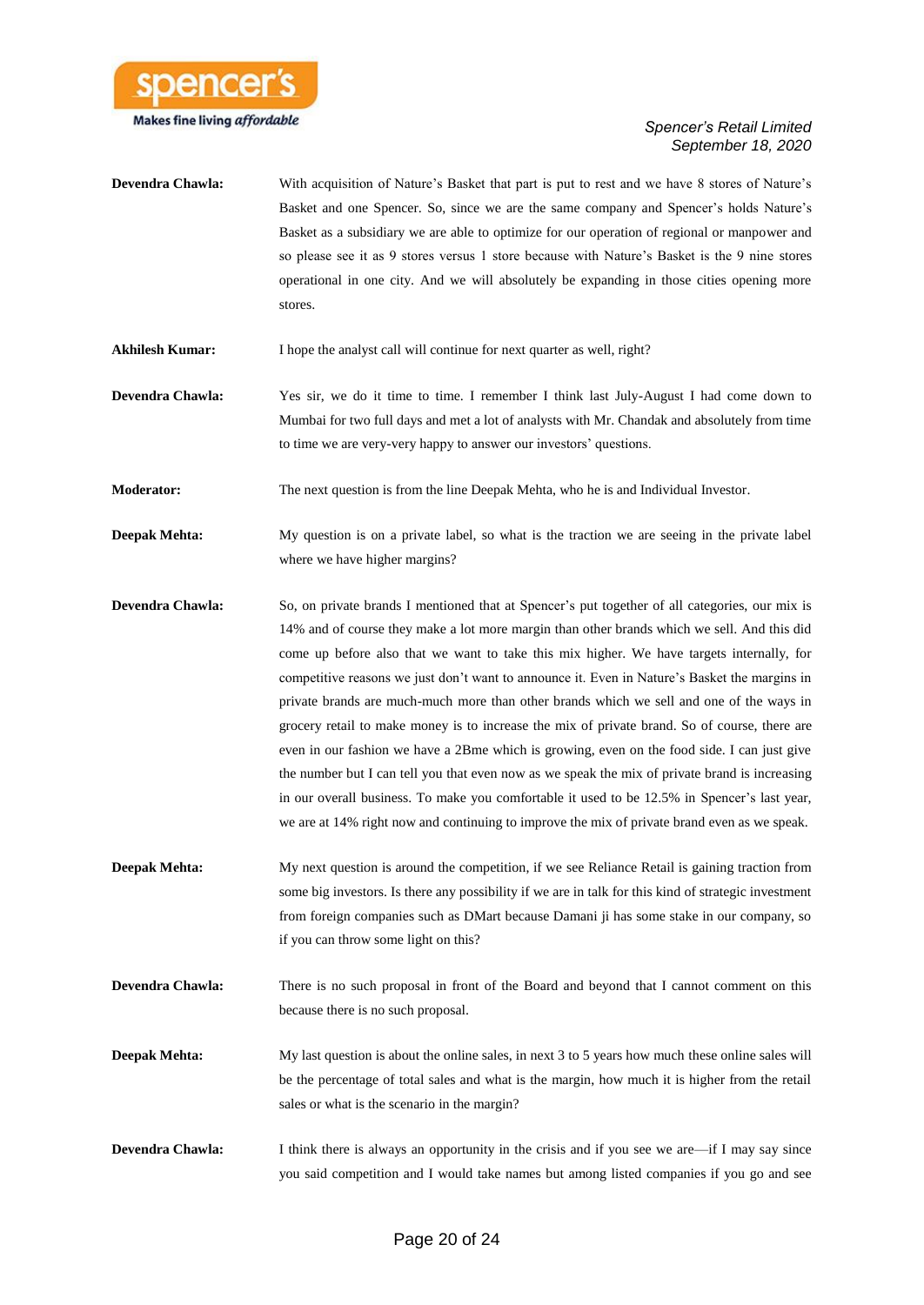

probably we will be the—least negative company which have reported numbers. Even if you see on a quarter-on-quarter January-February-March or we take April-May-June over Jan-Feb-March sequentially because last quarter Nature's Basket was not with us, I think we are (-15%) which probably would be the least of all the retailers at least which I have studied including some of the unlisted ones which we keep picking up in the market. Now what has happened is in online what I believe it is the best thing to happen, we have been omni-channels from anyway from couple of years, so for us we are not like running around the digital transformation now since pandemic has come and a whole world wants to go digital, suddenly digital is the way to go. We have had an app for couple of years and a part of our business was always omni-channel. Now that part was too small, so we have taken an advantage and as I said as we speak also our e-commerce business is five times, if I take out of store it is even much more than five times than pre-pandemic. So delivery business now is even more than five times than the delivery business to the pandemic. The average bill value right now of online is much more than it used to be pre-pandemic which allows us to make unit economics profitable. So, I have said this and I will tell you that there are three costs whether it be any company e-commerce platform or even omni-channel retailer, one is customer acquisition cost, the one-time cost to acquire a customer which is very high which we have brought down to even less than half. I can't give the number because of competitive reasons. The second cost is maintaining that customer continues to buy in you with the world loosely call coupon or a discount, for us that has also come down. Third is the cost of digital marketing to connect with you on social media Instagram, Facebook or other ways. But that we have also brought that down pre-pandemic. All these costs are down and bill value is up, for example if the bill value was 500 earlier and your margin is 20% per order you are making Rs. 100 and you have to reduce all these three costs, customer acquisition cost, digital marketing cost and your logistics costs and then arrive by the unit economics positive or negative. Now the bill value from 500 if I may say and again these are not exact numbers but let me say ballpark has gone to 900 to 1000, let's say double, so from making Rs. 100 which is 20% margin you are making Rs. 200 and these costs have gone down, so our unit economics at an order level are positive. So now at a business level of course we have to attain a certain size to make omni-channel standalone business as profitable on which one is going on. But I clearly see that since we were always omni-channel and the pandemic hit we could accelerate and pick up and we didn't drop it. I do believe a lot of companies had to actually set it up and make a start. At least we were lucky that we already had it and we could pick it up from day one. Secondly 90% of our stores were running from day one, even from  $23<sup>rd</sup>$  of March. So, we could convert them overnight into hubs and start delivering. I remember in UP they didn't even allow stores to run in the first two months, in fact the first three months April-May-June, Lucknow they didn't even allow a single store to run for nearly three months but we could do home delivery. So actually, we became an e-commerce company because the store became a hub, no consumers can walk into the store but we could serve them. So whatever business we did in the city and that's not a small city for us was 100% if I may say delivery business through telephone, RWA or ecommerce. So, I think all these learnings I believe in the next 2 to 3 years our e-commerce mix will continue to be high because we want to be an omni-channel company and that is the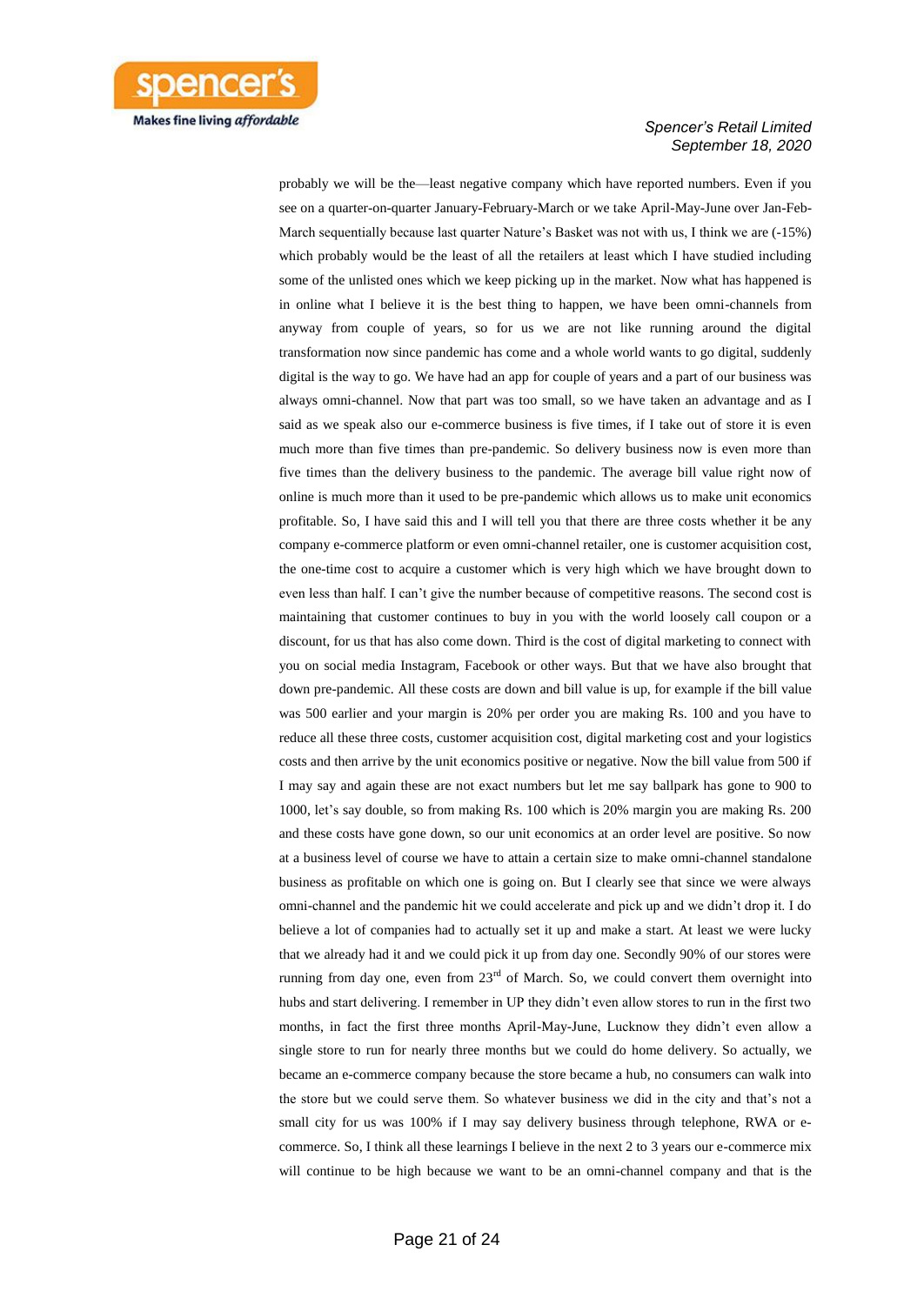

future. The world is not going to go back completely the way it used to be. It will go back. I personally believe once the vaccine comes or herd immunity or depending on what solution the world finds. My personal belief is that people will want to go out, attend weddings, people will go out to eat at restaurants and will want to go out to the pubs and thus the traffic at malls eventually will come back but not 100% because some of it will be digital and to that extent we are very-very ready to capture that.

**Deepak Mehta:** So, this online sales and demand is coming from the app only, Spencer's app only?

- **Devendra Chawla:** Whenever I say omni-channel it is 99% from the app, 1% we have an apparel website called 2Bme, you can even buy apparel from it and we could deliver it. As we speak we are integrating even that into our app. So right now, it will be 99% on app, 1% there and in a month or two it will be 100% on the app. So that's when I say omni-channel, when I say out of store it is the omni-channel plus telephone delivery plus RWA where we go to the full society or Resident Welfare Association and we capture a full sell through a combined order or putting up a store in the cooperative housing society.
- **Deepak Mehta:** So, I have one feedback, so I am using Spencer app also and I have been visiting the store. The app inter-fleet can be improved and online support and hygiene and all the support in the storage is great, so thank you so much and have a great time ahead. Thank you.
- **Devendra Chawla:** Thank you for your feedback and absolutely we are working right now in improving our customer experience and we have revamping UIUX. Please give us a month, month-and-half and given number of orders or the number of traffic went up like 20-30 times, we realized that yeah, we need to improve it far more than what it is and many-many thanks for your feedback. We are absolutely working on making it better.

**Moderator:** We have the last question from the line of Vismaya Agarwal from ICICI Securities.

**Vismaya Agarwal:** I have one more conceptual question on the industry actually. So basically, how do you see the relationship, in fact I should actually put it, the balance of power shifting between the retailers and the brands? And the reason I asked this is because of all the consolidation happening in modern trade, the expansion of e-comm that's definitely you have been talking about it and that's out there and also private labels growing. So, any changes in the relationships or how do you see that happening going ahead?

**Devendra Chawla:** This question and allow me to answer it not as a Spencer's CEO but more as a retail professional because I have been in FMCG industry before and then in retail also for many years. This question has always come and somehow, I find it a very hard one to answer because I don't see versus that FMCG companies or suppliers versus retailers. I will tell you we have to divide the question into commodities and value-added products. Each channel brings its own advantages. If you can sell a very expensive hair color or a top-end shampoo or some of the products like gourmet food, then you to that extent any brand will want to work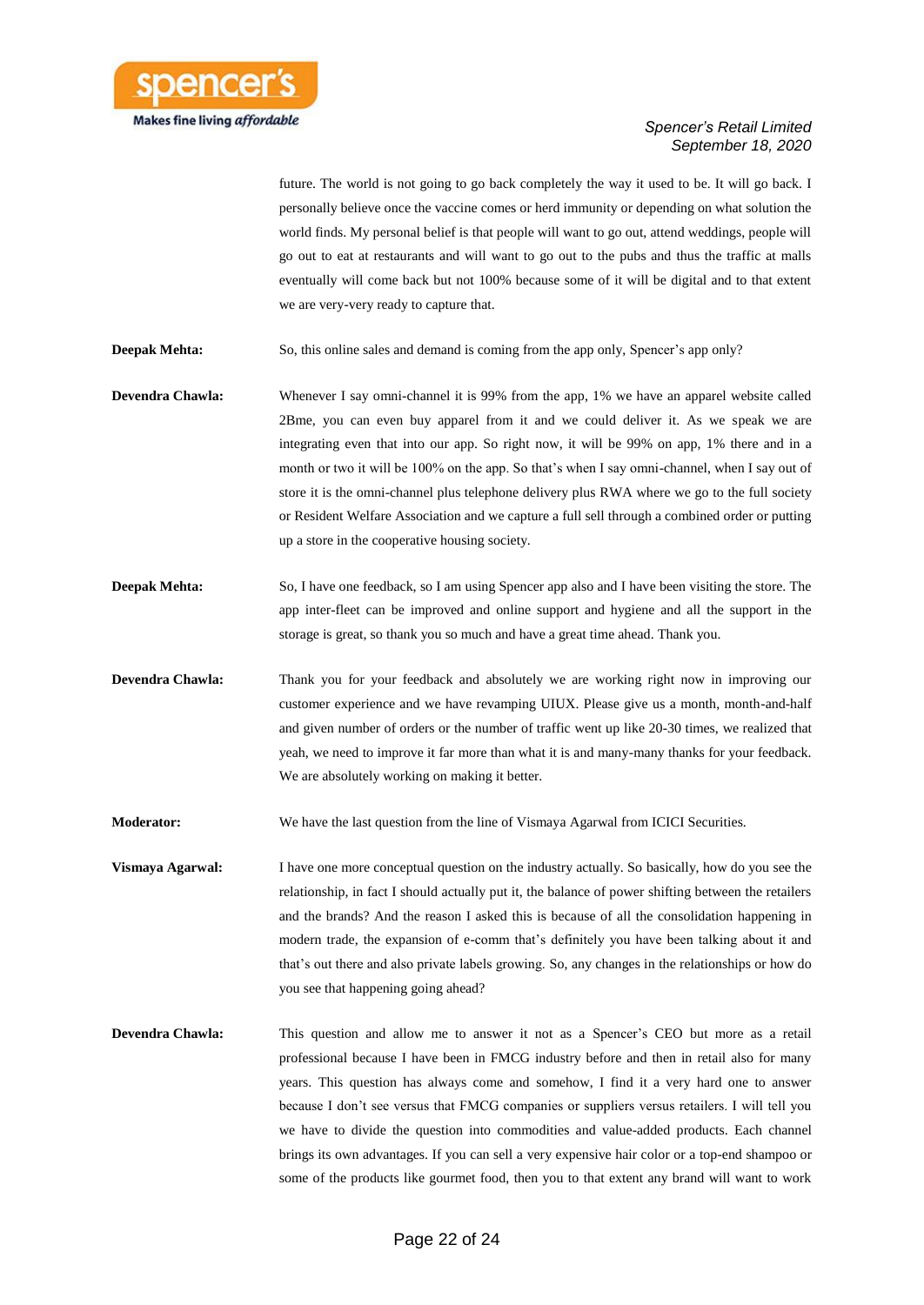

with you and the conversation is always better. So, the whole margin profile which people keep speaking is all you have to divide it into the categories like commodities and value add and on both sides I don't see any challenge because if a brand needs to grow and even brands or companies needs to grow their margin profile and also the more value added products they add their gross margins is higher the more their profitability grows and then they absolutely partner with us. So, most modern retail I may say and including Spencer's and, in many cases, since I said we sell some categories which some others don't, we are retailer of choice for brands to partner. If you see our margin profile, none of the grocery retailers you will see a margin of 20%-21%. If you see our margin profile and compare it to others, of course then the cost structure is different. I don't want to go into it, some rental cost or maybe you bought the property. But I will tell you that these are not issues, I have always found there is no struggle between suppliers and retailers. I think it's one as an ecosystem. Especially in pandemic you will be surprised everybody kept aside who you are and right now it's all an ecosystem. When we would have thought that Uber would be making deliveries for us? So, let me go back on  $23<sup>rd</sup>$  March the day of lockdown and the whole public transport shuts, so there were no buses of local trains plying. Now store staff and we have 6000 of them, not a small number. They wouldn't find transport to come to the stores, some of them had bikes so they could share. But then we had to arrange for transport and a lot of people didn't even report to the stores. So, attendance in the beginning couple of weeks was down and the number of orders online had gone up by 10 times in those weeks. So, imagine your staff attendance goes to half and your orders go 10 times. So, you have a 20 times gap between capacity available to deliver your infrastructure and the number of orders which you have. So, we actually partnered with Uber and many companies and I have given you Uber example. We had hundreds of cars on day one, we did an agreement while from work from home. We spoke to the Asia Pacific Head of Uber and we got hundreds of cars the next day and look at the unit economics actually versus the bikes which can make, if you gave a grocery order you can get two orders on a bike typically and a bike can come back to the store and to the home 6-7 times in a day within 8 hours working shift. So, we could deliver depending on the size of the order, 10 to 14 orders in a day, now a car can do 40 or 35 because we could put bags in the dickey and the back seat and the front seat and we trained. So, the first day our staff went with the Uber driver to train them how to make contactless delivery, to have a mask and how do you know how distance to be when you ring the bell and where to leave the bag. From second day the Uber guys were doing the delivery and we could do 1000. So, to my mind actually I find the whole industry coming together and things which would have never happened before have happened. So, I don't see this power shift between players. I think it's actually quite mutual and if as a retailer you can add value to the brands they launch. I will tell you the higher packs of detergent—I don't want to take the brand name, the higher the size of detergent pack—of the biggest mass brand in India and I am sure you can guess which company it is, maximum sale comes from modern trade while modern trade overall would contribute 6% to 10% this pack for that company, more than 50% sales come from modern trade. So, there is no power thing I mean companies make packs for you which they know may not sell it other channel, you can sell that and that then the margin profile is far better. So I think it's a mix of many things to make sure that the